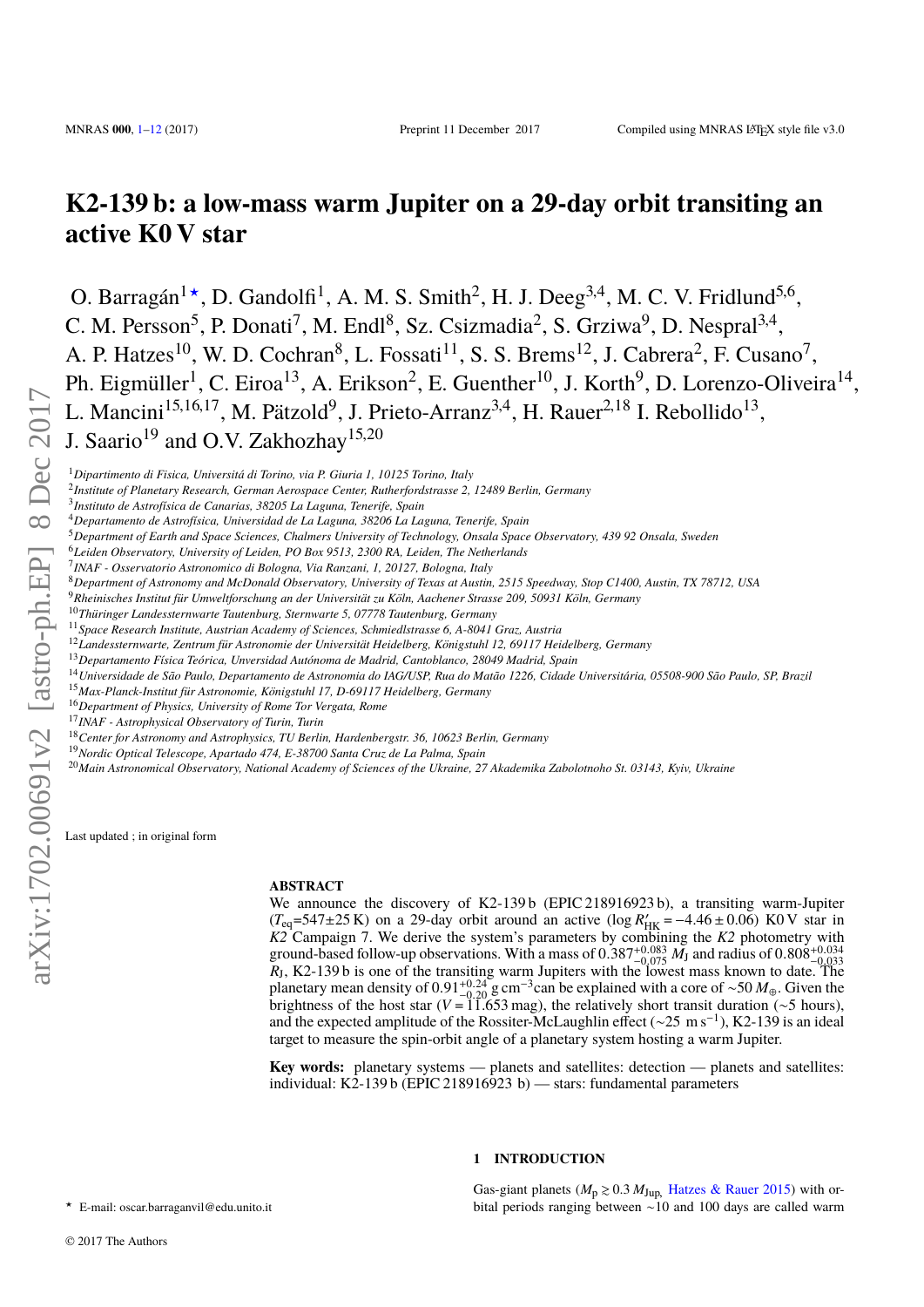Jupiters. They mark the transition between hot Jupiters (giant planets with orbital period between ∼1 and 10 days) and Jupiter analogues (orbital period longer than 100 days). They seem to be less common than hot Jupiters and their formation scenario is still under debate (e.g., [Frewen & Hansen](#page-9-1) [2016;](#page-9-1) [Boley et al.](#page-9-2) [2016\)](#page-9-2). Whereas it is commonly accepted that hot Jupiters did not form *in situ* (e.g., [Kley & Nelson](#page-9-3) [2012\)](#page-9-3), but rather formed beyond the snow line and then migrated inwards to their current position, it has been recently proposed that warm Jupiters might have formed *in situ* (e.g., [Boley](#page-9-2) [et al.](#page-9-2) [2016;](#page-9-2) [Huang et al.](#page-9-4) [2016\)](#page-9-4).

Eighty warm Jupiters have been discovered so far from both ground- (e.g., [da Silva et al.](#page-11-0) [2007;](#page-11-0) [Brahm et al.](#page-9-5) [2016;](#page-9-5) [Jenkins et al.](#page-9-6) [2017\)](#page-9-6) and space-based surveys (e.g., [Deeg et al.](#page-9-7) [2010;](#page-9-7) [Saad-Olivera](#page-11-1) [et al.](#page-11-1) [2017;](#page-11-1) [Smith et al.](#page-11-2) [2017\)](#page-11-2). About thirty are known to transit their parent star and only thirteen have masses and radii known with a precision better than  $25\%$ <sup>[1](#page-1-0)</sup>. They have been detected both in loweccentricity orbits ( $e \le 0.4$ , e.g., [Brahm et al.](#page-9-5) [2016;](#page-9-5) [Niedzielski et al.](#page-11-3) [2016;](#page-11-3) [Smith et al.](#page-11-2) [2017\)](#page-11-2), as well as in highly eccentric orbits (e.g., [Dawson et al.](#page-9-8) [2012;](#page-9-8) [Ortiz et al.](#page-11-4) [2015\)](#page-11-4). [Dong et al.](#page-9-9) [\(2014\)](#page-9-9) found that warm Jupiters with high eccentricities ( $e \ge 0.4$ ) tend to have a massive planetary/stellar companion in a long period orbit. The architectures of these systems suggest that eccentric warm Jupiters might have reached their current positions via high-eccentricity migration excited by the outer companion [\(Dong et al.](#page-9-9) [2014\)](#page-9-9). On the other hand, warm Jupiters with no detected Jovian companion tend to have lower eccentricities peaked around 0.2. This suggests that two different types of warm Jupiters might exist: those formed via high-eccentricity migration and those formed *in situ*. Alternatively, warm Jupiters in low-eccentricity orbits can also result from disc-driven migration from the outer region of the system [\(Kley & Nelson](#page-9-3) [2012\)](#page-9-3).

[Petrovich & Tremaine](#page-11-5) [\(2016\)](#page-11-5) studied the possibility that warm Jupiters are undergoing secular eccentricity oscillations induced by an outer companion in an eccentric and/or mutually inclined orbit. Their model suggests that high-eccentricity migration can account for most of the hot Jupiters, as well as for most of the warm Jupiters with  $e \ge 0.4$ . However, it cannot account for the remaining population of low-eccentricity warm Jupiters, which must have undergone a different formation mechanism. The low efficiency to generate warm Jupiters in nearly circular orbits via high-eccentricity migration has been corroborated by [Hamers et al.](#page-9-10) [\(2016\)](#page-9-10) and [Antonini](#page-9-11) [et al.](#page-9-11) [\(2016\)](#page-9-11) using numerical simulations.

In order to test different planet formation mechanisms, we need to characterize the population of warm Jupiters in terms of planetary mass, radius and orbital parameters. We herein present the discovery of K2-139 b (EPIC 218916923 b), a transiting warm Jupiter ( $M_p$  =  $0.387^{+0.083}_{-0.075}$   $M_J$ ,  $R_p = 0.808^{+0.034}_{-0.033}$   $R_J$ ) in a 29-day orbit around an active K0 V star that has been photometrically monitored by an active  $K0$  V star that has been photometrically monitored by the *K2* space-mission during its Campaign 7. We combine the *K2* photometry with ground-based imaging and high-precision radial velocity measurements to confirm the planet and derive the main parameters of the system.

# **2** *K2* **PHOTOMETRY**

*K2* Campaign 7 was performed between 2015 October 04 UT and [2](#page-1-1)015 December 26  $UT^2$ . The *Kepler* spacecraft was pointed at

<span id="page-1-3"></span>

| Table 1. Main identifiers, coordinates, optical and infrared magnitudes, and |  |
|------------------------------------------------------------------------------|--|
| proper motion of K2-139.                                                     |  |

| Parameter                                           | Value                                | Source      |
|-----------------------------------------------------|--------------------------------------|-------------|
| Main Identifiers                                    |                                      |             |
| TYC                                                 | 6300-2008-1                          | Tycho       |
| <b>EPIC</b>                                         | 218916923                            | <b>EPIC</b> |
| <b>UCAC</b>                                         | 361-185490                           | <b>EPIC</b> |
| 2MASS                                               | 19161596-1754384                     | <b>EPIC</b> |
| Equatorial coordinates                              |                                      |             |
| $\alpha$ (J2000.0)                                  | $19^{\rm h}16^{\rm m}15.967^{\rm s}$ | 2MASS       |
| $\delta$ (J2000.0)                                  | $-17^{\circ}54'38.48''$              | 2MASS       |
| <b>Magnitudes</b>                                   |                                      |             |
| R                                                   | $12.433 + 0.205$                     | <b>EPIC</b> |
| V                                                   | $11.653 + 0.137$                     | <b>EPIC</b> |
| g                                                   | $12.049 + 0.010$                     | <b>EPIC</b> |
| r                                                   | $11.400+0.010$                       | <b>EPIC</b> |
| $\overline{J}$                                      | $10.177 + 0.022$                     | 2MASS       |
| H                                                   | $9.768 + 0.022$                      | 2MASS       |
| K                                                   | $9.660 + 0.023$                      | 2MASS       |
| W1                                                  | $9.598 + 0.024$                      | <b>WISE</b> |
| W <sub>2</sub>                                      | $9.684 + 0.020$                      | <b>WISE</b> |
| W3                                                  | $9.593 + 0.043$                      | <b>WISE</b> |
| W4                                                  | 8.487                                | <b>WISE</b> |
| Proper motions                                      |                                      |             |
| $\mu_{\alpha}$ cos $\delta$ (mas yr <sup>-1</sup> ) | $38.584 \pm 3.907$                   | Gaia        |
| $\mu_{\delta}$ (mas yr <sup>-1</sup> )              | $-9.837 + 3.534$                     | Gaia        |

*Note* – Values of fields marked with EPIC are taken from the Ecliptic Plane Input Catalog, available at [http://archive.stsci.edu/k2/](http://archive. stsci.edu/k2/epic/search.php) [epic/search.php](http://archive. stsci.edu/k2/epic/search.php). Values marked with Gaia, 2MASS, and WISE are from [Fabricius et al.](#page-9-12) [\(2016\)](#page-9-12), [Cutri et al.](#page-9-13) [\(2003\)](#page-9-13), and [Cutri et al.](#page-9-14) [\(2012\)](#page-9-14), respectively. The WISE W4 magnitude is an upper limit.

coordinates  $\alpha = 19h11m19s$ ,  $\delta = -23°21'36''$ . K2 observed si-<br>multaneously 13.469 sources in long cadence mode ( $\alpha$ 30 minuta multaneously 13 469 sources in long cadence mode (∼30 minute integration time) and 72 objects in short cadence mode (∼1 minute integration time), leading to a total of 13 541 light curves.

For the detection of transiting planet candidates, we used the  $K2$  Campaign 7 light curves<sup>[3](#page-1-2)</sup> extracted by [Vanderburg & John](#page-11-6)[son](#page-11-6) [\(2014\)](#page-11-6). We analyzed the light curves using the DST algorithm [\(Cabrera et al.](#page-9-15) [2012\)](#page-9-15) and the EXOTRANS pipeline [\(Grziwa et al.](#page-9-16) [2012;](#page-9-16) [Grziwa & Pätzold](#page-9-17) [2016\)](#page-9-17). Both codes have been used extensively on *CoRoT* [\(Carpano et al.](#page-9-18) [2009;](#page-9-18) [Cabrera et al.](#page-9-19) [2009;](#page-9-19) [Erikson et al.](#page-9-20) [2012;](#page-9-20) [Carone et al.](#page-9-21) [2012;](#page-9-21) [Cavarroc et al.](#page-9-22) [2012\)](#page-9-22) and *Kepler* [\(Cabrera](#page-9-23) [et al.](#page-9-23) [2014;](#page-9-23) [Grziwa & Pätzold](#page-9-17) [2016\)](#page-9-17) data. These search algorithms detect periodic patterns in time series photometric data. DST uses an optimized transit shape with the same number of free parameters as for the BLS algorithm (Box-fitting Least Squares; [Kovács et al.](#page-9-24) [2002\)](#page-9-24), and it also implements better statistics for signal detection. EXOTRANS uses the BLS algorithm combined with the wavelet-based filter technique VARLET [\(Grziwa & Pätzold](#page-9-17) [2016\)](#page-9-17), diminishing the effects of stellar variability and data discontinuities.

We detected a periodic transit-like signal associated with

<span id="page-1-0"></span><sup>1</sup> Source: <http://exoplanet.eu>, as of January 2017.

<span id="page-1-1"></span><sup>2</sup> See <http://keplerscience.arc.nasa.gov/k2-fields.html>.

<span id="page-1-2"></span><sup>3</sup> Publicly available at [https://www.cfa.harvard.edu/~avanderb/](https://www.cfa.harvard.edu/~avanderb/allk2c7obs.html) [allk2c7obs.html](https://www.cfa.harvard.edu/~avanderb/allk2c7obs.html).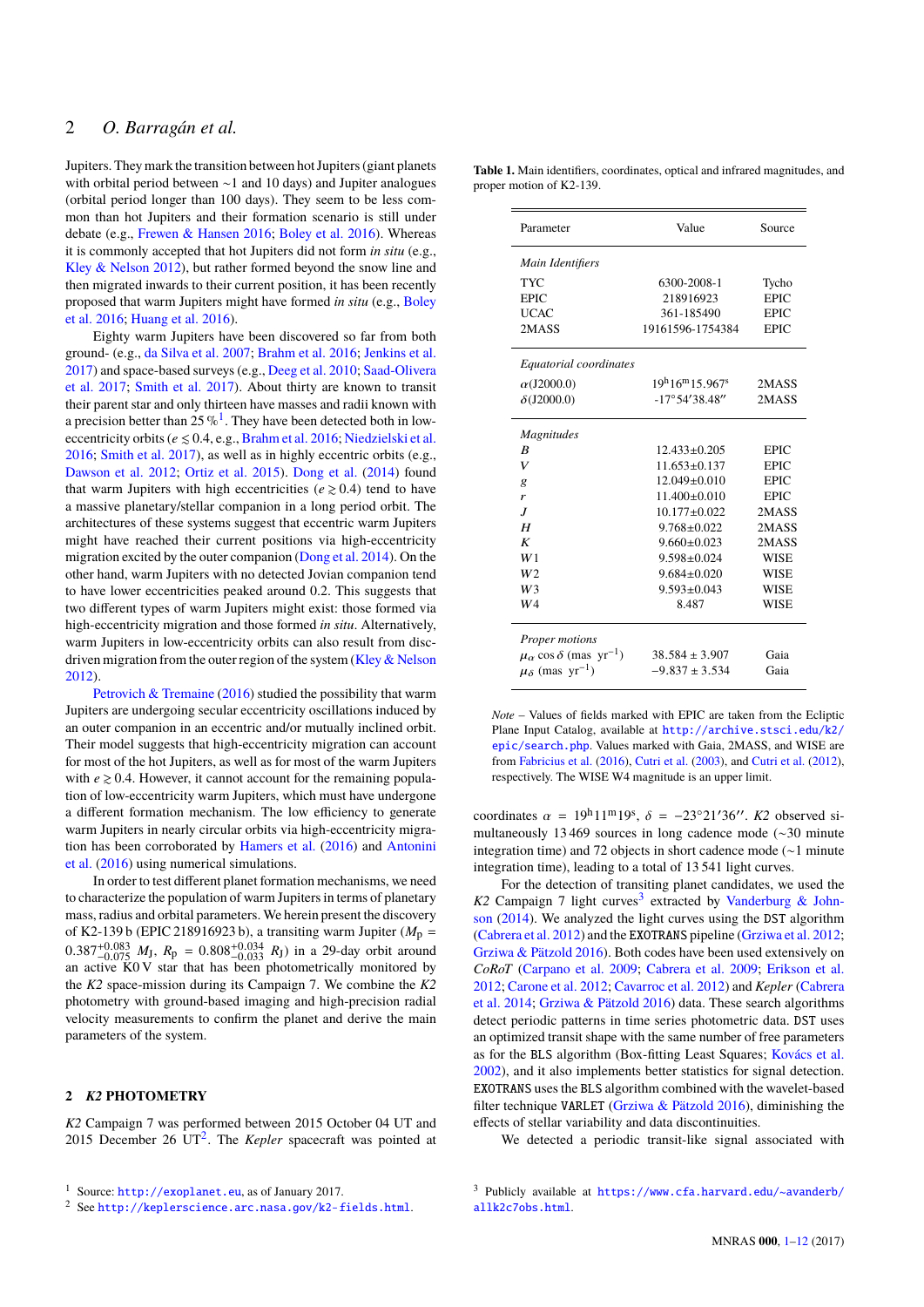

Figure 1. K2 Light curve for K2-139 as extracted by [Luger et al.](#page-11-7) [\(2016\)](#page-11-7). The positions of the 3 observed transits are marked with vertical dashed lines.

the star EPIC 218916923 with both DST and EXOTRANS. As a sanity check, we downloaded the EVEREST light curve of EPIC 218916923 [\(Luger et al.](#page-11-7) [2016\)](#page-11-7) and detected the same signal. We note that [Vanderburg & Johnson](#page-11-6) [\(2014\)](#page-11-6) and [Luger et al.](#page-11-7) [\(2016\)](#page-11-7) used the same mask to extract the time-series data from the raw *K2* images. EPIC 218916923 was proposed for *K2* observations by programs GO7086 (P.I. Thompson), GO7030 (P.I. Howard) and GO7087 (P.I. Dragomir). We will hereafter refer to the star and its transiting planet as K2-139 and K2-139 b, respectively.

We searched the Vanderburg  $&$  Johnson [\(2014\)](#page-11-6)'s light curve for odd-even transit depth variation and secondary eclipse that might hint to a binary scenario making the system a likely false positive. None of them were significantly detected. The depth of the odd/even transits agrees within the 1- $\sigma$  uncertainty of  $1.6 \times 10^{-3}$ , whereas the 3- $\sigma$  upper limit of the occultation depth is  $7.9 \times 10^{-5}$ , both respect to the normalized flux. We proceeded to more detailed fitting spect to the normalized flux. We proceeded to more detailed fitting of the light curve, as well as ground-based imaging (Sect. [3\)](#page-2-0) and spectroscopic observations (Sect. [4\)](#page-2-1). The main identifiers, coordinates, optical and infrared magnitudes, and proper motions of the star are listed in Table [1.](#page-1-3) We display the EVEREST *K2* light curve of K2-139 in Fig. [1.](#page-2-2)

# <span id="page-2-0"></span>**3 ALFOSC IMAGING**

*K2* Campaign 7 is projected close to the galactic center and thus in a relatively crowded stellar region. In order to estimate the contamination factor arising from sources whose light leaks into the photometric masks used by [Vanderburg & Johnson](#page-11-6) [\(2014\)](#page-11-6) and [Luger et al.](#page-11-7) [\(2016\)](#page-11-7), we observed K2-139 on 13 September 2016 (UT) with the ALFOSC camera mounted at the Nordic Optical Telescope (NOT) of Roque de los Muchachos Observatory (La Palma, Spain). The sky conditions were photometric with excellent seeing conditions  $(\sim 0.6)$ <sup>'</sup>). We used the Bessel R-filter and acquired 16 images of 6 sec, 2 images of 20 sec, and 1 image of 120 sec. The data were bias subtracted and flat-fielded using dusk sky flats. Aperture photometry was then performed on all stars within the mask used in the extraction of the light curve by [Vanderburg & Johnson](#page-11-6) [\(2014\)](#page-11-6) and [Luger et al.](#page-11-7) [\(2016\)](#page-11-7).

Several fainter stars can be identified inside the photometric mask (Fig. [2\)](#page-2-3), of which the two brightest sources are also in the EPIC catalog with Kepler band magnitudes of <sup>16</sup>.<sup>8</sup> and <sup>18</sup>.4. The closest detected source is a 6.8-mag fainter star at 3.8" South of K2-

<span id="page-2-2"></span>

<span id="page-2-3"></span>**Figure 2.** ALFOSC Bessel R-band image of the sky region around K2-139. North is up and East is to the left. The target star is the brightest source in the middle. The solid black polygon marks the EVEREST photometric mask [\(Luger et al.](#page-11-7) [2016\)](#page-11-7).

139. We can exclude stars as faint as ∼20 mag at an angular distance larger than  $\sim 0.6$ <sup>"</sup> from K2-139. It is worth noting that the faintest star whose flux could account for the ∼1% deep transit of K2-139 cannot be more than ∼5 mag fainter than our target. The summed flux of these faint stars amounts to  $1.4\pm0.3$  % of the total off-transit flux within the aperture. We subtracted this contamination flux from the EVEREST *K2* light curve prior to performing the joint analysis presented in Sect. [6.](#page-5-0)

### <span id="page-2-1"></span>**4 HIGH-RESOLUTION SPECTROSCOPY**

In June and August 2016 we obtained two reconnaissance spectra of K2-139 with the Tull spectrograph [\(Tull et al.](#page-11-8) [1995\)](#page-11-8) at the 2.7-m telescope at McDonald Observatory (Texas, USA). The high resolution (*R* ≈ 60 000) spectra have a signal-to-noise ratio of ∼30 per pixel at 5500Å. We reduced the data using standard IRAF routines and derived preliminary spectroscopic parameters using our code Kea [\(Endl & Cochran](#page-9-25) [2016\)](#page-9-25). The results from both spec-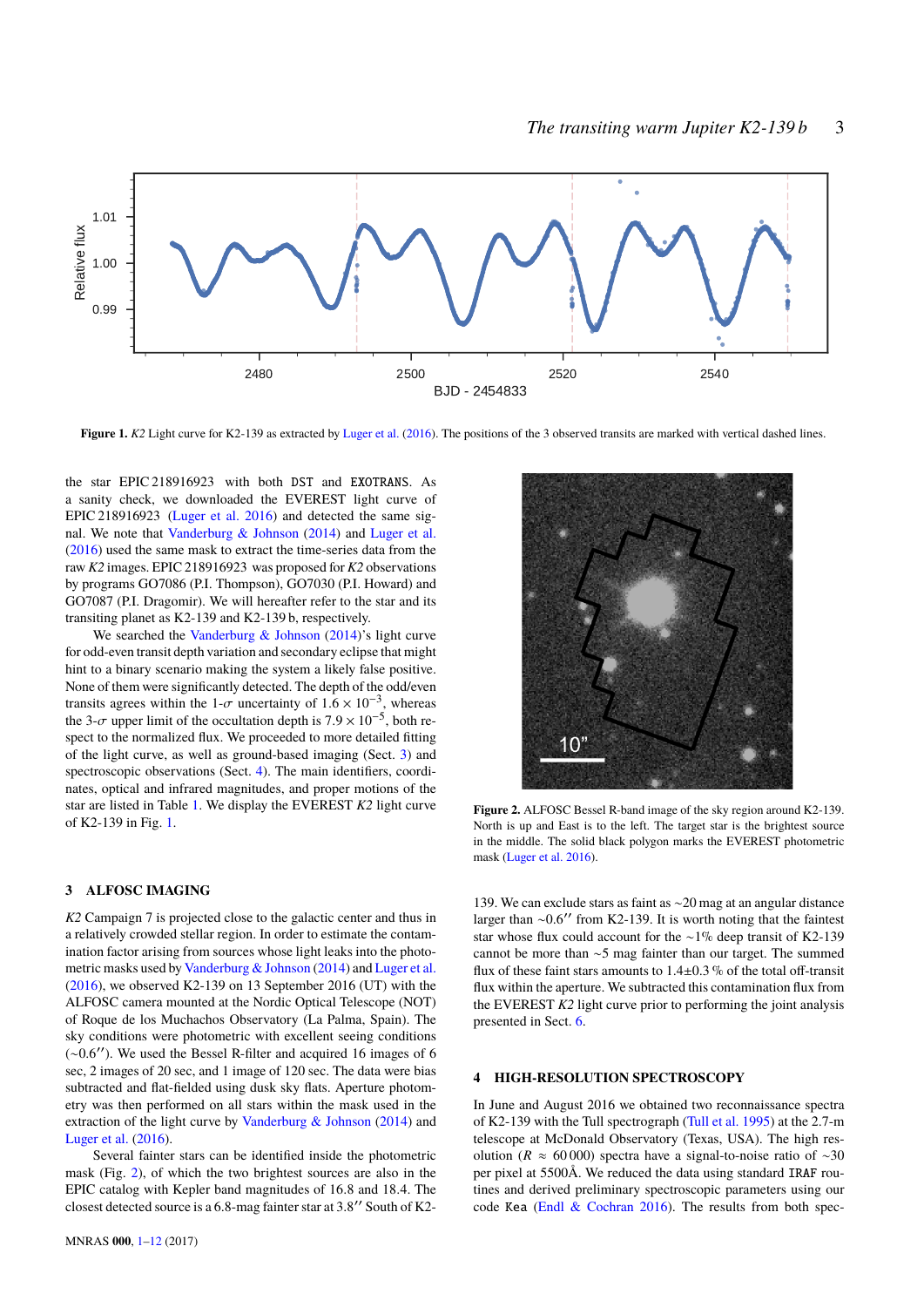# 4 *O. Barragán et al.*

<span id="page-3-0"></span>**Table 2.** Radial velocity measurements and activity indexes of K2-139.

| $(km s^{-1})$<br>$(km s^{-1})$<br>$(km s^{-1})$<br>$(km s^{-1})$<br>$-2450000$<br><b>FIES</b><br>7565.656116<br>$-31.3755$<br>0.0160<br>0.0119<br>12.1638<br>7568.556388<br>$-31.3503$<br>0.0155<br>0.0129<br>12.1080<br>7569.567239<br>$-31.3317$<br>0.0153<br>0.0264<br>12.1590<br>7570.606019<br>$-31.3473$<br>0.0136<br>0.0098<br>12.1547<br>7572.576513<br>$-31.3357$<br>0.0133<br>0.0107<br>12.1226<br>0.0101<br>7574.529831<br>$-31.3466$<br>0.0072<br>12.1158<br>7576.536114<br>$-31.2990$<br>0.0136<br>0.0016<br>12.1254<br>7579.547224<br>$-31.3441$<br>0.0139<br>12.1284<br>$-0.0015$<br>7585.551244<br>$-31.3706$<br>0.0111<br>0.0084<br>12.1410<br>7589.540362<br>$-31.3913$<br>0.0143<br>0.0130<br>12.1236 | BJD <sub>TDB</sub> | <b>RV</b> | $\sigma_{\rm RV}$ | <b>CCF BIS</b> | <b>CCF FWHM</b> | $\log R'_{\rm HK}$ | $\sigma_{log\,R'_{\rm HK}}$ |
|--------------------------------------------------------------------------------------------------------------------------------------------------------------------------------------------------------------------------------------------------------------------------------------------------------------------------------------------------------------------------------------------------------------------------------------------------------------------------------------------------------------------------------------------------------------------------------------------------------------------------------------------------------------------------------------------------------------------------|--------------------|-----------|-------------------|----------------|-----------------|--------------------|-----------------------------|
|                                                                                                                                                                                                                                                                                                                                                                                                                                                                                                                                                                                                                                                                                                                          |                    |           |                   |                |                 |                    |                             |
|                                                                                                                                                                                                                                                                                                                                                                                                                                                                                                                                                                                                                                                                                                                          |                    |           |                   |                |                 |                    |                             |
|                                                                                                                                                                                                                                                                                                                                                                                                                                                                                                                                                                                                                                                                                                                          |                    |           |                   |                |                 |                    |                             |
|                                                                                                                                                                                                                                                                                                                                                                                                                                                                                                                                                                                                                                                                                                                          |                    |           |                   |                |                 |                    |                             |
|                                                                                                                                                                                                                                                                                                                                                                                                                                                                                                                                                                                                                                                                                                                          |                    |           |                   |                |                 |                    |                             |
|                                                                                                                                                                                                                                                                                                                                                                                                                                                                                                                                                                                                                                                                                                                          |                    |           |                   |                |                 |                    |                             |
|                                                                                                                                                                                                                                                                                                                                                                                                                                                                                                                                                                                                                                                                                                                          |                    |           |                   |                |                 |                    |                             |
|                                                                                                                                                                                                                                                                                                                                                                                                                                                                                                                                                                                                                                                                                                                          |                    |           |                   |                |                 |                    |                             |
|                                                                                                                                                                                                                                                                                                                                                                                                                                                                                                                                                                                                                                                                                                                          |                    |           |                   |                |                 |                    |                             |
|                                                                                                                                                                                                                                                                                                                                                                                                                                                                                                                                                                                                                                                                                                                          |                    |           |                   |                |                 |                    |                             |
|                                                                                                                                                                                                                                                                                                                                                                                                                                                                                                                                                                                                                                                                                                                          |                    |           |                   |                |                 |                    |                             |
|                                                                                                                                                                                                                                                                                                                                                                                                                                                                                                                                                                                                                                                                                                                          |                    |           |                   |                |                 |                    |                             |
|                                                                                                                                                                                                                                                                                                                                                                                                                                                                                                                                                                                                                                                                                                                          |                    |           |                   |                |                 |                    |                             |
| <b>HARPS</b>                                                                                                                                                                                                                                                                                                                                                                                                                                                                                                                                                                                                                                                                                                             |                    |           |                   |                |                 |                    |                             |
| 7569.714094<br>$-31.1633$<br>0.0032<br>0.0144<br>7.4922<br>$-4.552$<br>0.028                                                                                                                                                                                                                                                                                                                                                                                                                                                                                                                                                                                                                                             |                    |           |                   |                |                 |                    |                             |
| 7587.830287<br>$-31.2146$<br>0.0052<br>0.0142<br>7.4843<br>0.060<br>$-4.578$                                                                                                                                                                                                                                                                                                                                                                                                                                                                                                                                                                                                                                             |                    |           |                   |                |                 |                    |                             |
| 7589.523734<br>$-31.2116$<br>0.0049<br>0.0131<br>7.5051<br>$-4.596$<br>0.042                                                                                                                                                                                                                                                                                                                                                                                                                                                                                                                                                                                                                                             |                    |           |                   |                |                 |                    |                             |
| 7610.717929<br>$-31.2217$<br>0.0028<br>0.0045<br>7.4363<br>0.025<br>$-4.588$                                                                                                                                                                                                                                                                                                                                                                                                                                                                                                                                                                                                                                             |                    |           |                   |                |                 |                    |                             |
| 7619.531746<br>$-31.2190$<br>0.0031<br>$-0.0146$<br>7.4440<br>$-4.498$<br>0.021                                                                                                                                                                                                                                                                                                                                                                                                                                                                                                                                                                                                                                          |                    |           |                   |                |                 |                    |                             |
| 7620.682635<br>$-31.2049$<br>0.0069<br>0.0069<br>7.4263<br>0.052<br>$-4.455$                                                                                                                                                                                                                                                                                                                                                                                                                                                                                                                                                                                                                                             |                    |           |                   |                |                 |                    |                             |
| <b>HARPS-N</b>                                                                                                                                                                                                                                                                                                                                                                                                                                                                                                                                                                                                                                                                                                           |                    |           |                   |                |                 |                    |                             |
| 7586.621783<br>$-31.2048$<br>0.0029<br>0.0103<br>7.4501<br>$-4.461$<br>0.018                                                                                                                                                                                                                                                                                                                                                                                                                                                                                                                                                                                                                                             |                    |           |                   |                |                 |                    |                             |
| 7587.603577<br>$-31.2141$<br>0.0038<br>0.0072<br>7.4396<br>0.025<br>$-4.476$                                                                                                                                                                                                                                                                                                                                                                                                                                                                                                                                                                                                                                             |                    |           |                   |                |                 |                    |                             |
| 7605.429766<br>0.0050<br>$-0.0003$<br>$-31.1683$<br>7.4336<br>$-4.479$<br>0.040                                                                                                                                                                                                                                                                                                                                                                                                                                                                                                                                                                                                                                          |                    |           |                   |                |                 |                    |                             |

tra are nearly identical and reveal a star with  $T_{\text{eff}} = 5500 \pm 100 \text{ K}$ ,  $\log g_{\star} = 4.65 \pm 0.12$  (cgs), [Fe/H]=+0.11  $\pm$  0.12 dex, and a slow projected rotational velocity of v sin  $i_{\star}$  ≈ 2 km s<sup>-1</sup>.<br>The high precision radial velocity follow

The high-precision radial velocity follow-up of K2-139 was started in June 2016 with the FIbre-fed Échelle Spectrograph (FIES; [Frandsen & Lindberg](#page-9-26) [1999;](#page-9-26) [Telting et al.](#page-11-9) [2014\)](#page-11-9) mounted at the 2.56 m Nordic Optical Telescope (NOT). The observations were carried out as part of the OPTICON and CAT observing programs 16A/055, P53-201, and P53-203. We used the *high-res* mode, which provides a resolving power of  $R \approx 67,000$  in the whole visible spectral range (3700 − 7300 Å). The exposure time was set to 2100 – 3600 sec, based on sky conditions and observing scheduling constraints. Following the observing strategy outlined in [Buchhave et al.](#page-9-27) [\(2010\)](#page-9-27) and [Gandolfi et al.](#page-9-28) [\(2015\)](#page-9-28), we traced the RV drift of the instrument by acquiring long-exposed ( $T_{exp} \approx 35$  sec) ThAr spectra immediately before and after the target observations. The typical RV drift measured between two ThAr spectra bracketing a 2100 – 3600 sec science exposure is about  $50 - 80$  m s<sup>-1</sup>. A linear interpolation of the RV drift to the mid-time of the science exposure allows us to achieve a radial velocity zero-point stability of about  $5-6$  m s<sup>-1</sup>. which is  $2 - 3$  times smaller than the nominal error bars listed in Table [2.](#page-3-0) The data reduction uses standard IRAF and IDL routines. The signal-to-noise (S/N) ratio of the extracted spectra is ∼30 – 40 per pixel at 5500 Å. Radial velocity measurements were extracted via multi-order cross-correlation with the RV standard star HD 182572, observed with the same instrument set-up as K2-139.

We also observed K2-139 in July, August, and September 2016 with the HARPS [\(Mayor et al.](#page-11-10) [2003\)](#page-11-10) and HARPS-N [\(Cosentino](#page-9-29) [et al.](#page-9-29) [2012\)](#page-9-29) spectrographs mounted at the ESO 3.6-m Telescope of La Silla Observatory (Chile) and at the 3.58-m Telescopio Nazionale Galileo (TNG), of Roque de los Muchachos observatory (La Palma, Spain), respectively. Both instruments provide a resolving power of *R* ≈ 115 000 in the wavelength range ∼3800 – 6900 Å. The ob-

servations were performed as part of the ESO and TNG observing programs 097.C-0948 and A33TAC\_15, respectively. The exposure time was set to 1800 sec, leading to a S/N ratio of ∼35 on the extracted spectra. We reduced the data using the dedicated HARPS and HARPS-N pipelines and extracted the RVs by cross-correlation with a G2 numerical mask.

The FIES, HARPS, and HARPS-N RVs are listed in Table [2](#page-3-0) along with the bisector span (BIS) and the full width at half maximum (FWHM) of the cross-correlation function (CCF). Time stamps are given in barycentric Julian date in barycentric dynamical time (BJD<sub>TDB</sub>). For the HARPS and HARPS-N data we also provide the Ca II H & K chromospheric activity index  $\log R'_{HK}$ . We did not measure  $\log R'_{HK}$  from the FIES spectra because of the poor S/N ratio at wavelengths shorter than 4000 Å.

#### <span id="page-3-1"></span>**5 STELLAR PARAMETERS**

#### **5.1 Spectral analysis**

We derived the spectroscopic parameters of K2-139 from the coadded FIES spectra. The stacked FIES data have a S/N ratio of ∼110 per pixel at 5500 Å. We adopted three different methods. For each method, results are reported in Table [3.](#page-4-0)

*First method*. The technique fits spectral features that are sensitive to different photospheric parameters. It uses the stellar spectral synthesis program Spectrum [\(Gray](#page-9-30) [1999\)](#page-9-30) to compute synthetic spectra from ATLAS 9 model atmospheres [\(Castelli & Kurucz](#page-9-31) [2004\)](#page-9-31). Microturbulent ( $v_{\text{mic}}$ ) and macroturbulent ( $v_{\text{mac}}$ ) velocities are derived from the calibration equations of [Bruntt et al.](#page-9-32) [\(2010\)](#page-9-32) and [Doyle et al.](#page-9-33) [\(2014\)](#page-9-33). We used the wings of the H<sub>α</sub> and H<sub>β</sub> lines to estimate the effective term argumenture  $(T_{\alpha})$  and the Maj 5167, 5173 estimate the effective temperature  $(T_{\text{eff}})$ , and the Mg I 5167, 5173, and 5184 Å, Ca i 6162 and 6439 Å, and the Na i D lines to determine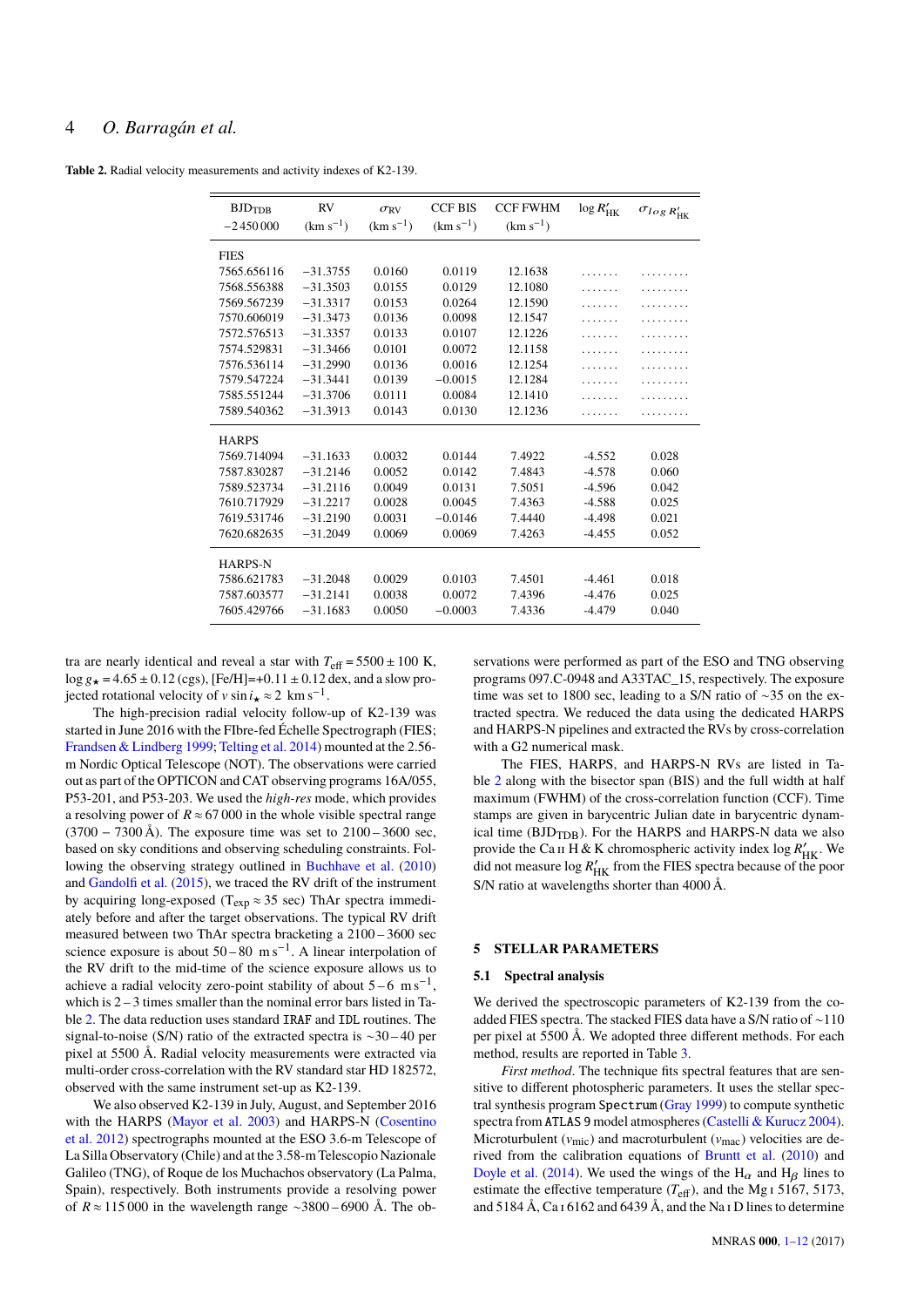| Method               | $T_{\rm eff}$ (K)                | $\log g_{\star}$ (cgs)           | $[Fe/H]$ (dex)                     | $v_{\rm mic}$ ( km s <sup>-1</sup> ) | $v_{\rm mac}$ ( km s <sup>-1</sup> )    | $v \sin i + (\text{km s}^{-1})$ |
|----------------------|----------------------------------|----------------------------------|------------------------------------|--------------------------------------|-----------------------------------------|---------------------------------|
|                      | Adopted spectroscopic parameters |                                  |                                    |                                      |                                         |                                 |
| Method 1             | $5340+110$                       | $4.50 \pm 0.09$                  | $0.22+0.08$                        | $0.9 + 0.1$                          | $2.5+0.6$                               | $2.8 \pm 0.6$                   |
| Method 2<br>Method 3 | $5185 \pm 100$<br>$5343+99$      | $4.53 \pm 0.10$<br>$4.58 + 0.21$ | $0.20 \pm 0.10$<br>$0.21 \pm 0.10$ | $0.8 + 0.1$<br>$0.9 + 0.1$           | $2.4 + 0.5$<br>$\overline{\phantom{a}}$ | $3.0+0.5$<br>-                  |

<span id="page-4-0"></span>**Table 3.** Spectroscopic parameters of K2-139 as derived using the three methods described in Sect [5.](#page-3-1)

the surface gravity  $\log g_{\star}$ . We simultaneously fitted different spectral regions to measure the iron abundance [Fe/H]. The projected rotational velocity  $v \sin i_{\star}$  was determined by fitting the profile of many isolated and unblended metal lines.

*Second method*. It relies on the use of the spectral analysis package Spectroscopy Made Easy (SME; [Valenti & Piskunov](#page-11-11) [1996;](#page-11-11) [Valenti & Fischer](#page-11-12) [2005\)](#page-11-12). For a set of given stellar parameters, SME calculates synthetic spectra and fits them to high-resolution observed spectra using a chi-squared minimization procedure. We used SME version 4.4.3 and ATLAS 12 model spectra [\(Kurucz](#page-11-13) [2013\)](#page-11-13). We adopted the same calibration equation as described in the first method to determine  $v_{\text{mic}}$  and  $v_{\text{mac}}$ . Effective temperature is derived from the H<sub>α</sub> wings;  $\log g_{\star}$  from the Ca<sub>I</sub> 6102, 6122, 6162, and 6439  $\hat{\delta}$  lines: [Fe/H] and using from isolated iron lines and 6439 Å lines; [Fe/H] and  $v \sin i_{\star}$  from isolated iron lines.

*Third method*. It uses the classical equivalent width (EW) method adopting the following criteria: *i*)  $T_{\text{eff}}$  is obtained by removing trends between abundance of the chemical elements and the respective excitation potentials; *ii*)  $\log g_{\star}$  is optimised by assuming the ionisation equilibrium condition, i.e., by requiring that for a given species, the same abundance (within the uncertainties) is obtained from lines of two ionisation states (typically, neutral and singly ionised lines); *iii*)  $v_{\text{mic}}$  is set by minimising the slope of the relationship between abundance and the logarithm of the reduced EWs. The equivalent widths of Fe<sub>I</sub> and Fe<sub>II</sub> lines are measured using the code DOOp [\(Cantat-Gaudin et al.](#page-9-34) [2014\)](#page-9-34), a wrapper of DAOSPEC [\(Stetson & Pancino](#page-11-14) [2008\)](#page-11-14). The stellar atmosphere parameters are derived with the program FAMA [\(Magrini et al.](#page-11-15) [2013\)](#page-11-15), a wrapper of MOOG [\(Sneden et al.](#page-11-16) [2012\)](#page-11-16). We used the public version of the atomic data prepared for the *Gaia*-ESO Survey [\(Heiter et al.](#page-9-35) [2015\)](#page-9-35) and based on the VALD3 data [\(Ryabchikova et al.](#page-11-17) [2011\)](#page-11-17). We used ∼200 Fe i lines and ∼10 Fe ii lines for the determination of the stellar parameters.

The three methods provide consistent results within the  $1-\sigma$ error bars (Table [5\)](#page-10-0). While we have no reason to prefer one technique over the other, we adopted the parameter estimates of the first method, i.e.,  $T_{\text{eff}} = 5340 \pm 110 \text{ K}$ ,  $\log g_{\star} = 4.50 \pm 0.09 \text{ (cgs)}$ ,  $[Fe/H] = 0.22 \pm 0.08$  dex,  $v_{\text{mic}} = 0.9 \pm 0.1$  km s<sup>-1</sup>,  $v_{\text{mac}} = 2.5 \pm 0.6$  km s<sup>-1</sup> and y sin i. - 2.8 + 0.6 km s<sup>-1</sup>. As a sanity check, we 0.6 km s<sup>-1</sup> and v sin  $i<sub>x</sub> = 2.8 \pm 0.6$  km s<sup>-1</sup>. As a sanity check, we also analyzed the HARPS and HARPS N data and obtained conalso analyzed the HARPS and HARPS-N data and obtained consistent results but with larger error bars, owing to the lower S/N ratio of the co-added HARPS and HARPS-N spectra compared to that of the co-added FIES data. Using the [Boyajian et al.](#page-9-36) [\(2013\)](#page-9-36)'s calibration (see their Table 6), the effective temperature of K2-139 defines the spectral type of the host star as K0 V.

## <span id="page-4-2"></span>**5.2 Interstellar extinction**

We measured the visual reddening  $(A_V)$  of K2-139 following the technique described in [Gandolfi et al.](#page-9-37) [\(2008\)](#page-9-37). We fitted the spectral

energy distribution of the star to synthetic colors extracted from the BT-NEXTGEN model spectrum [\(Allard et al.](#page-9-38) [2011\)](#page-9-38) with the same photospheric parameters as the star. We adopted the extinction law of [Cardelli et al.](#page-9-39) [\(1989\)](#page-9-39) and assumed a normal value for the totalto-selective extinction, i.e.,  $R_V = A_V / E(B - V) = 3.1$ . We measured a visual extinction of  $A_V = 0.07 \pm 0.05$  mag. This value is below the upper limit of  $A_V \le 0.3$  mag extracted from the [Schlegel et al.](#page-11-18) [\(1998\)](#page-11-18)'s all-sky extinction map, corroborating our result.

#### <span id="page-4-3"></span>**5.3 Rotational period**

The *K2* light curve of K2-139 displays periodic and quasi-periodic variations with a peak-to-peak photometric amplitude of ∼2 % (Fig. [1\)](#page-2-2). The late-type spectral type of the star suggests that the observed variability is due to Sun-like spots appearing and disappearing from the visible stellar disc as the star rotates around its axis. This is corroborated by the fact that K2-139 is a chromospherically active star. The HARPS and HARPS-N spectra show clear emission components in the cores of the Ca II H&K lines, from which we measured an average activity index of  $\log R'_{HK} = -4.46 \pm 0.064$  $\log R'_{HK} = -4.46 \pm 0.064$  $\log R'_{HK} = -4.46 \pm 0.064$ .<br>The out-of-transit photometric variability observed in the light

The out-of-transit photometric variability observed in the light curve of K2-139 is mainly due to two active regions located at opposite stellar longitudes, whose lifetime is longer than the duration of the *K2* observations. Using the spots as tracers of stellar rotation and following the auto correlation function (ACF) technique de-scribed in [McQuillan et al.](#page-11-19) [\(2014\)](#page-11-19), we estimated that the rotational period of the star is  $P_{\text{rot}} = 17.24 \pm 0.12$  days. The Lomb-Scargle periodogram of the light curve shows its strongest peak at the same period confirming our results.

It is worth noting that the rotation period ( $P_{\text{rot}} = 17.24 \pm 10^{-10}$ 0.12 days) and radius ( $R_{\star}$  = 0.862  $\pm$  0.032  $R_{\odot}$ ; see next section) of the host star translate into a maximum value for the projected rotational velocity of v sin  $i_{\star, \text{max}} = 2.53 \pm 0.10 \text{ km s}^{-1}$ , which agrees with the spectroscopically derived v sin  $i_{\star} = 2.8 \pm 0.6 \text{ km s}^{-1}$ , sug-<br>gesting that the star is seen nearly equator on  $(i_{\star} \approx 90^{\circ})$  and that gesting that the star is seen nearly equator-on  $(i_{\star} \approx 90^{\circ})$  and that the system might be aligned along the line of sight the system might be aligned along the line-of-sight.

#### **5.4 Stellar mass, radius and age**

We derived the stellar mass, radius, and age using the online interface for Bayesian estimation of stellar parameters available at the following web page: [http://stev.oapd.inaf.it/cgi-bin/](http://stev.oapd.inaf.it/cgi-bin/param) [param](http://stev.oapd.inaf.it/cgi-bin/param). Briefly, the web tool interpolates onto PARSEC model isochrones [\(Bressan et al.](#page-9-40) [2012\)](#page-9-40), the V-band apparent magnitude,

<span id="page-4-1"></span><sup>4</sup> This value is corrected for the interstellar medium absorption, following the procedure described in [Fossati et al.\(2017\)](#page-9-41) and using the measured stellar parameters and reddening. The correction is +0.06. The star is therefore slightly more active than what measured from the spectra.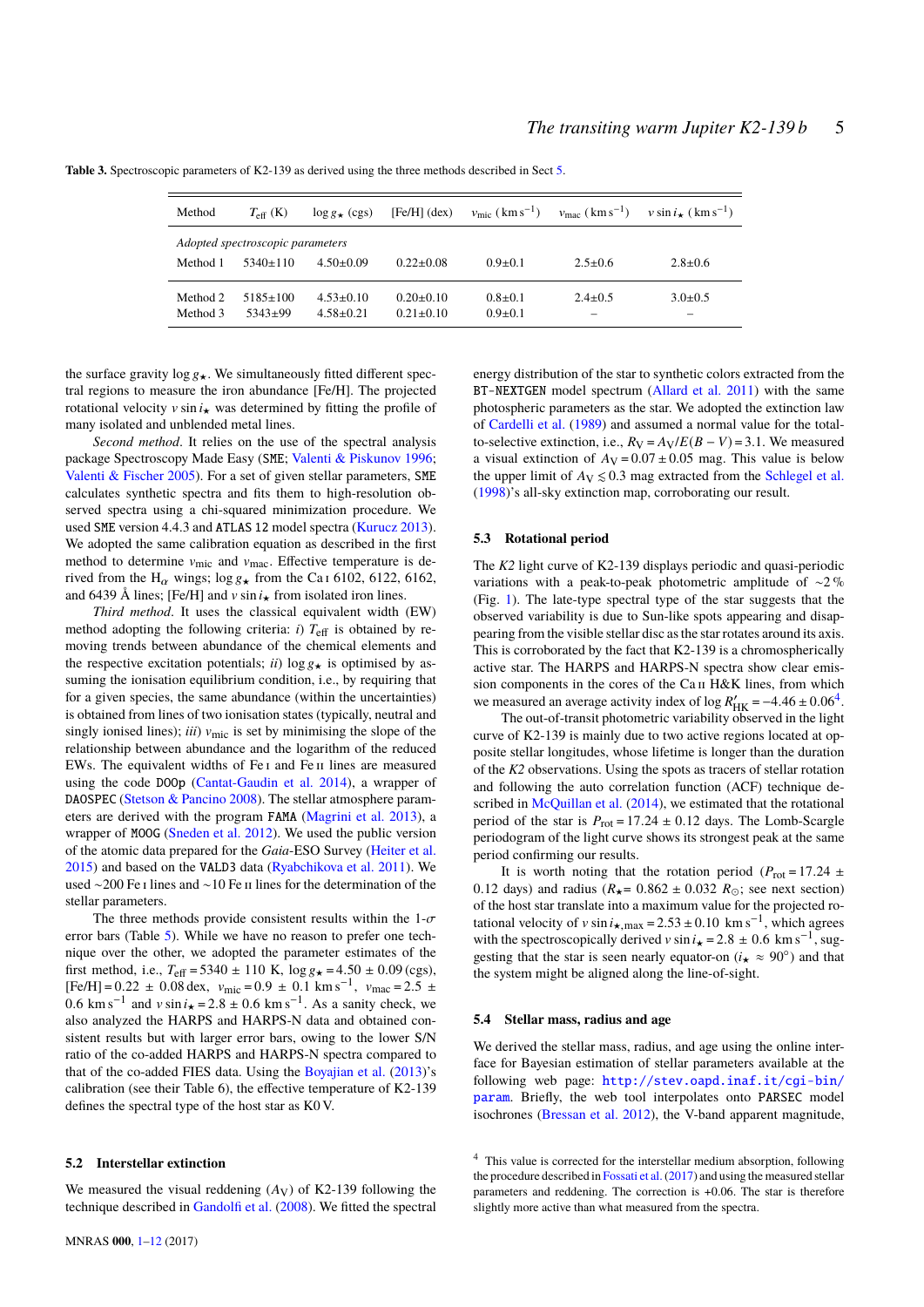effective temperature, metal content, and parallax. We used the Vband magnitude reported in Table [1](#page-1-3) – after correcting for interstellar reddening (Sect  $5.2$ ) – along with the effective temperature and metal content we derived in Sect. [5.](#page-3-1) The parallax was retrieved from the *Gaia*'s first data release ( $px = 6.56 \pm 0.43$  mas,  $d = 152 \pm 10$  pc [Fabricius et al.](#page-9-12) [2016\)](#page-9-12). We adopted the log-normal initial mass function from [Chabrier](#page-9-42) [\(2001\)](#page-9-42).

K2-139 has a mass of  $M_{\star}$  = 0.919  $\pm$  0.033  $M_{\odot}$  and radius of  $R_{\star}$  = 0.862  $\pm$  0.032  $R_{\odot}$ , corresponding to a surface gravity of  $\log g_{\star}$  = 4.503±0.035 (cgs), in excellent agreement with the spectroscopically derived value of  $\log g_{\star} = 4.50 \pm 0.09$  (cgs; see Sect. [5\)](#page-3-1). The derived mean density  $\rho_{\star} = 2.02 \pm 0.24$  g cm<sup>-3</sup> of K2-139 is also consistent within  $1-\sigma$  with the density estimated by the modeling<br>of the transit light curve  $(a_1 - 2.11 + 0.74 \text{ g cm}^{-3} \cdot \text{see Sect. 6})$ of the transit light curve  $(\rho_{\star} = 2.11^{+0.74}_{-0.81}$  g cm<sup>-3</sup>; see Sect. [6\)](#page-5-0).<br>The isochrones provide an age of 3.6±3.4 Gyr for K2-139

The isochrones provide an age of  $3.6\pm3.4$  Gyr for K2-139. Using the equations given in [Barnes & Kim](#page-9-43) [\(2010\)](#page-9-43) and [Barnes](#page-9-44) [\(2010\)](#page-9-44), the rotation period of 17.3 days (Sect [5.3\)](#page-4-3) implies a gyrochronological age of  $1.8 \pm 0.3$  Gyr.

### <span id="page-5-0"></span>**6 JOINT RV-TRANSIT FIT**

We performed the joint fit to the photometric and RV data using the code pyaneti<sup>[5](#page-5-1)</sup> [\(Barragán et al.](#page-9-45) [2017\)](#page-9-45), a Python/Fortran software suite based on Markov Chain Monte Carlo (MCMC) methods.

The photometric data included in the joint analysis are subsets of the whole EVEREST *K2* light curve. We used the EVEREST light curve because it provides a slightly better rms over the [Vander](#page-11-6)[burg & Johnson](#page-11-6) [\(2014\)](#page-11-6)'s data. We selected ∼10 hours of data-points around each of the 3 transits, which have a duration of ∼5 hours. We de-trended each individual transits with the code exotrending<sup>[6](#page-5-2)</sup> [\(Barragán & Gandolfi](#page-9-46) [2017\)](#page-9-46), using a second-order polynomial fitted to the out-of-transit points. The fitted data include 12 points immediately before and after each transit, with the exception of the last transit for which only 9 data points are available. We removed the data points that are affected by stellar spot crossing events (see Sect. [7.1](#page-5-3) for more details).

We fitted the RV data using a Keplerian model for the planet, along with two sine-like curves to account for the activity-induced RV (see next section for details). We adopted the limb-darkened quadratic law of [Mandel & Agol](#page-11-20) [\(2002\)](#page-11-20) for the transit model. We adopted the Gaussian likelihood

$$
\mathcal{L} = \left[ \prod_{i=1}^{n} \left\{ 2\pi \left( \sigma_i^2 + \sigma_j^2 \right) \right\}^{-1/2} \right] \exp \left\{ - \sum_{i=1}^{n} \frac{1}{2} \frac{(D_i - M_i)^2}{\sigma_i^2 + \sigma_j^2} \right\}, \quad (1)
$$

where *n* is the number of data points,  $\sigma_i$  is the error associated<br>ch data point  $D_i$ . M, is the model associated to a given  $D_i$  and to each data point  $D_i$ ,  $M_i$  is the model associated to a given  $D_i$  and  $\sigma_j$  is an extra noise term, sometime referred as jitter.<br>The sampling method and fitted parameters are

The sampling method and fitted parameters are the same as in [Barragán et al.](#page-9-47) [\(2016\)](#page-9-47). Details on the adopted priors are given in Table [5.](#page-10-0) Following [Kipping](#page-9-48) [\(2010\)](#page-9-48), we super-sampled the light curve model using 10 subsamples per *K2* exposure to account for the longcadence acquisition. The parameter space was explored with 500 independent chains created randomly inside the prior ranges. The chain convergence was analyzed using the Gelman-Rubin statistics. The burn-in phase uses <sup>25</sup>, <sup>000</sup> more iterations with a thin factor

of 50. The posterior distribution of each parameter has <sup>250</sup>, <sup>000</sup> independent data points.

#### **7 RESULTS AND DISCUSSION**

#### <span id="page-5-3"></span>**7.1 Stellar activity modeling**

A simple Keplerian model provides a poor fit to the RV measurements with  $\chi^2$ /dof = 6.1 (Table [4\)](#page-7-0), suggesting that additional<br>signals might be present in our Doppler data. Activity induced BV signals might be present in our Doppler data. Activity-induced RV variation is expected given the 2 % peak-to-peak photometric variability observed in the *K2* light curve of K2-139 (Fig. [1\)](#page-2-2) and the Ca II H & K activity index of  $\log R'_{HK} = -4.46 \pm 0.06$  (Sect. [5.3\)](#page-4-3).<br>The K2 photometric variation corresponds to a spot filling factor The *K2* photometric variation corresponds to a spot filling factor of approximately  $2\%$ , if this variation is due to cool starspots. We can use the empirical relationship relating spot coverage to RV amplitude from [Saar & Donahue](#page-11-21) [\(1997\)](#page-11-21) or [Hatzes](#page-9-49) [\(2002\)](#page-9-49) to estimate the RV amplitude expected from spots. Using the projected rotational velocity of 2.8  $\rm km\,s^{-1}$  results in an RV semi-amplitude of  $\approx$ 20–30 m s<sup>-1</sup>. The code SOAP 2, designed to estimate the effect of active regions on photometric and spectroscopic measurements [\(Dumusque et al.](#page-9-50) [2014\)](#page-9-50), provides consistent results.

In order to look for additional signals in our Doppler data, we performed a frequency analysis of the RV measurements and activity indicators. On one occasion<sup>[7](#page-5-4)</sup> K2-139 was observed with FIES and HARPS-S nearly simultaneously (within less than 25 minutes). We used the two sets of measurements to estimate the RV, FWHM, and BIS offsets between the two instruments. We assumed no offset between HARPS-N and HARPS. While we acknowledge that this assumption is arbitrary, we note that the modeling of the RV data gives an offset of  $\Delta \text{RV}_{(\text{HN-H})} = 0.002 \pm 0.0158 \text{ km s}^{-1}$  (Table [5\)](#page-10-0), which is consistent with zero.

Figure [3](#page-6-0) displays the generalized Lomb-Scargle periodograms [\(Zechmeister & Kürster](#page-11-22) [2009\)](#page-11-22) of the combined datasets. From top to bottom the RV data (first panel), the RV residuals after subtracting the transiting planet signal (second panel), and the BIS (third panel) and FWHM (fourth panel) of the cross correlation function. The periodogram of the window function is shown in the lower panel. The dotted vertical blue lines mark the frequency at the orbital period of the planet (0.035 c/d), as well as the frequencies at the rotation period of the star (0.058 c/d) and its first two harmonics (0.116 and 0.174 c/d).

The periodogram of the RV data (upper panel) shows a peak at the orbital frequency of the planet along with two additional peaks at 0.095 and 0.130 c/d. Since the periodogram of the window function shows two peaks at ∼0.060 and ∼0.095 c/d (lower panel, red arrows), we interpreted the 0.095 and 0.130 c/d peaks as the aliases of the orbital frequency<sup>[8](#page-5-5)</sup>. We note also that periodogram of the BIS of the CCF displays peaks whose frequencies are close to the stellar rotation frequency and its first two harmonics. However, none of the peaks visible in the GLS periodograms of Fig. [3](#page-6-0) has a false alarm probability (FAP)<sup>[9](#page-5-6)</sup> lower than 5 %. Although our spectroscopic data show neither additional signals, we note that the semi-amplitude variation of the BIS and FWHM is expected to be  $\leq 10$ -15 m s<sup>-1</sup> [\(Dumusque et al.](#page-9-50) [2014\)](#page-9-50), which is comparable with the uncertainties of most of our measurements (Table [2\)](#page-3-0). The lack of significant peaks

<span id="page-5-4"></span><sup>7</sup> Epoch BJD=2457589.

<span id="page-5-5"></span> $8\quad 0.095 = 0.035 + 0.060$  c/d and  $0.130 = 0.035 + 0.095$  c/d.

<span id="page-5-6"></span><sup>9</sup> We determined the FAP following the Monte Carlo bootstrap method described in [Kuerster et al.](#page-11-23) [\(1997\)](#page-11-23).

<span id="page-5-2"></span><span id="page-5-1"></span><sup>6</sup> Available at <https://github.com/oscaribv/exotrending>.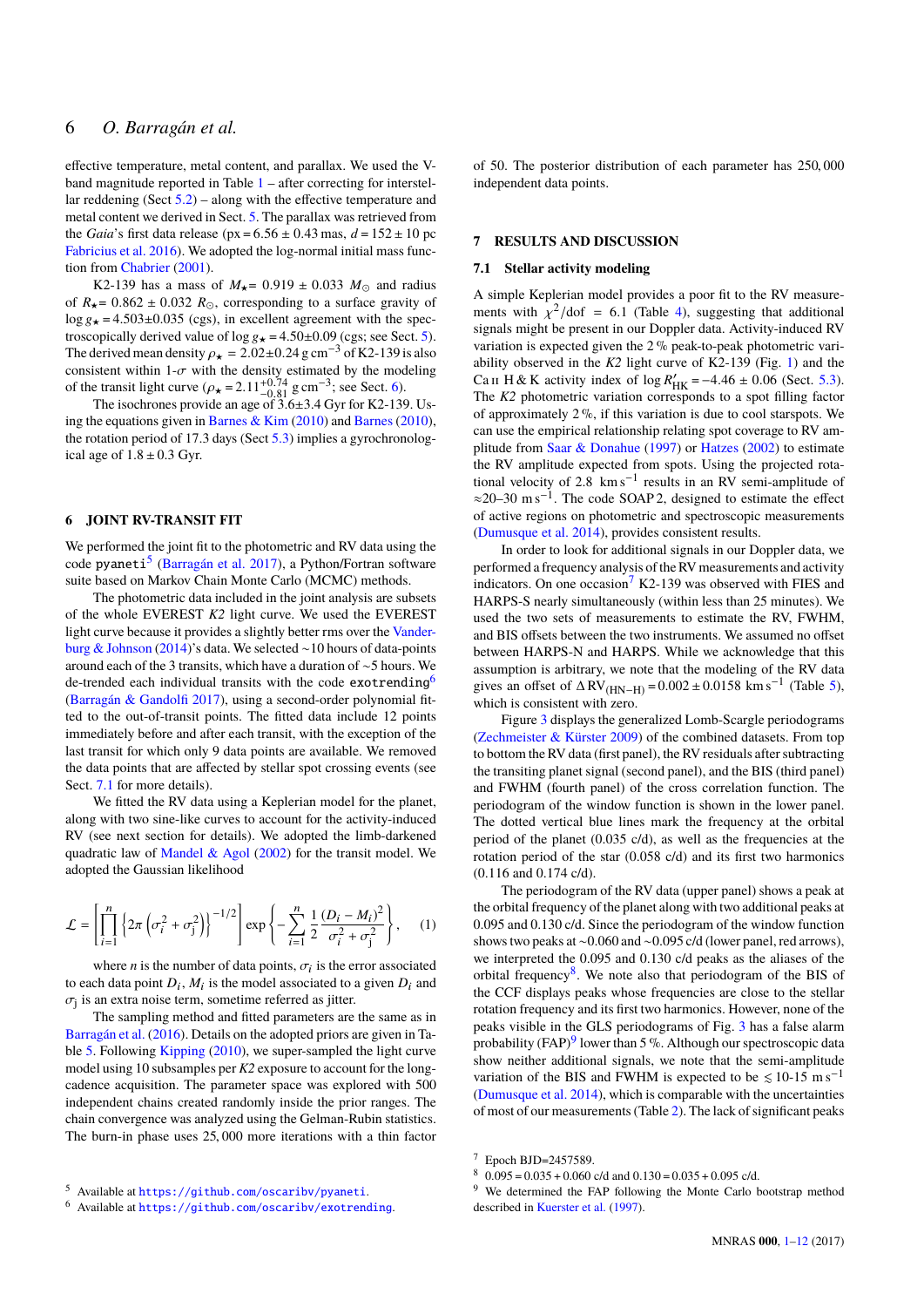

<span id="page-6-0"></span>**Figure 3.** Generalized Lomb-Scargle periodogram of the combined FIES, HARPS, and HARPS-N Doppler datasets. From top to bottom: the RV data, the RV residuals after subtracting the transiting planet signal, the BIS and FWHM of the CCF, and the window function. The dotted vertical blue lines mark the frequencies at the orbital period, as well as at the stellar rotation period and its first two harmonics. The dashed vertical red lines mark the 5 % false alarm probabilities as derived using the bootstrap method. The red arrows in the lower panel mark the two peaks presented in the main text.

in the periodogram of the RV data and RV residuals, as well as in the periodogram of the activity indicators, could be explained by the limited number of available measurements and their uncertainties. We conclude that we cannot exclude the existence of spot-induced signals in our RV measurements.

Photometric and radial velocity variations due to rotational modulation can be complex with not only the rotational period *P*rot present, but also its harmonics, e.g., *P*rot/2, *P*rot/3. Assuming that the surface structures responsible for this modulation (e.g., cool spots) are not evolving rapidly, then the simplest representation of the rotational modulation is through the Fourier components defined by the rotation period and its harmonics. Figure [1](#page-2-2) shows that the evolution time-scale of the active regions in the stellar surface is longer than the 80-day duration of the *K2* campaign. Since our RV follow-up spans 55 days, we can assume that any activity-induced RV signal is coherent within our observing window. This approach has been used previously for other planetary systems orbiting active stars (e.g., [Pepe et al.](#page-11-24) [2013\)](#page-11-24).

The Fourier analysis of the *K2* light curve is the best way to measure the contribution of the rotation period and its harmonics to the quasi-periodic photometric variability of the star. We therefore analyzed the *K2* light curve using a pre-whitening procedure. That is, the dominant period was found, a sine-fit made to the data and subtracted, and additional periods searched in the residual data.

We used the program Period04 (Lenz  $&$  Breger [2005\)](#page-11-25) for this procedure.

The dominant periods are ∼17.2 days, i.e., the rotation period of the star (Sect. [5.3\)](#page-4-3), and roughly the first four harmonics (i.e., 8.6, 5.7, 4.3, and 3.4 days). The 17.2- and 8.6-day periods have about the same amplitude, while the 5.7-day period  $(P_{rot}/3)$  has 10% of the main amplitude. The  $P_{rot}/4$  signal has only about 4% of the main amplitude. The light curve analysis indicates that the signal due to rotational modulation can largely be represented by the rotational period (*P*rot) and its first harmonic (*P*rot/2) .

In order to test if the addition of RV sinusoidal signals at the stellar rotation period and its harmonics can account for the additional variation seen in our RV measurements, we compared different models by adding signals one by one. The first model (P0) includes only the planet signal, i.e., a Keplerian model fitted to the RV data using the same priors given in Table [5,](#page-10-0) but fixing epoch and period to the values derived by the transit modeling. The next model (P1) is obtained from P0 by adding a sinusoidal signal at the rotation period of the star  $(P_{\text{rot}})$ . Models P2 includes the first harmonic of the rotation period  $(P_{\text{rot}}/2)$ , whereas model P3 account for the first  $(P_{\text{rot}}/2)$  and second  $(P_{\text{rot}}/3)$  harmonics. While adding sinusoidal signals, we fitted for their amplitudes, phases and periods. We used flat priors for the phases and amplitudes (details in Table [5\)](#page-10-0). We used a Gaussian prior for *P*rot using the value and its uncertainty derived in Sect. [5.3.](#page-4-3) The periods of the harmonic signals were left free to vary depending on the value assumed by  $P_{\text{rot}}$  at each step of the MCMC chains. In order to check if the RV variation induced by the planet is significant in our data set, we also performed the fit using models where the planetary signal was not included (models NP1 and NP2; see Table [4\)](#page-7-0).

Table [4](#page-7-0) shows the goodness of the fit for each model. The preferred model is P2 (planet plus 2 sinusoidal signals at *P*rot and *P*rot/2) with the lowest Akaike Information Criteria (AIC) and maximum likelihood. This result is consistent with the Fourier analysis of the *K2* light curve, which suggests that the major contribution to the photometric variations arises from the stellar rotation period and its first harmonic. Our analysis provides also additional evidence that the Doppler motion induced by the planet is present in our RV data set. First, the planet signal does not significantly vary for the P0, P1, P2 and P3 models (Table [4\)](#page-7-0). Second, the models with no planetary signal (NP1 and NP2) provide a poor fit to the RV measurements (Table [4\)](#page-7-0).

To account for additional instrumental noise not included in the nominal RV error bars and/or imperfect treatment of the various sources of RV variations, we fitted for a jitter term for each instrument. The final parameter estimates and their error bars are listed in Table [5.](#page-10-0) They are defined as the median and the 68% credible interval of the final posterior distributions. The best fitting transit and RV models are displayed in Figure [4](#page-7-1) along with the photometric and RV data points.

#### **7.2 Additional companion**

[Huang et al.](#page-9-4) [\(2016\)](#page-9-4) found that warm Jupiters with low eccentricities  $(e \le 0.4)$  have inner low-mass companions. They used this evidence as an argument in favour of the *in situ* formation, since the planet migration would have cleaned the warm Jupiter neighborhood. We searched the light curve for additional transit signals but found no evidence for an additional transiting planet in the system. As described in the previous paragraph, the periodogram of the RV residuals show no significant peak with false alarm probability lower than  $5\%$ .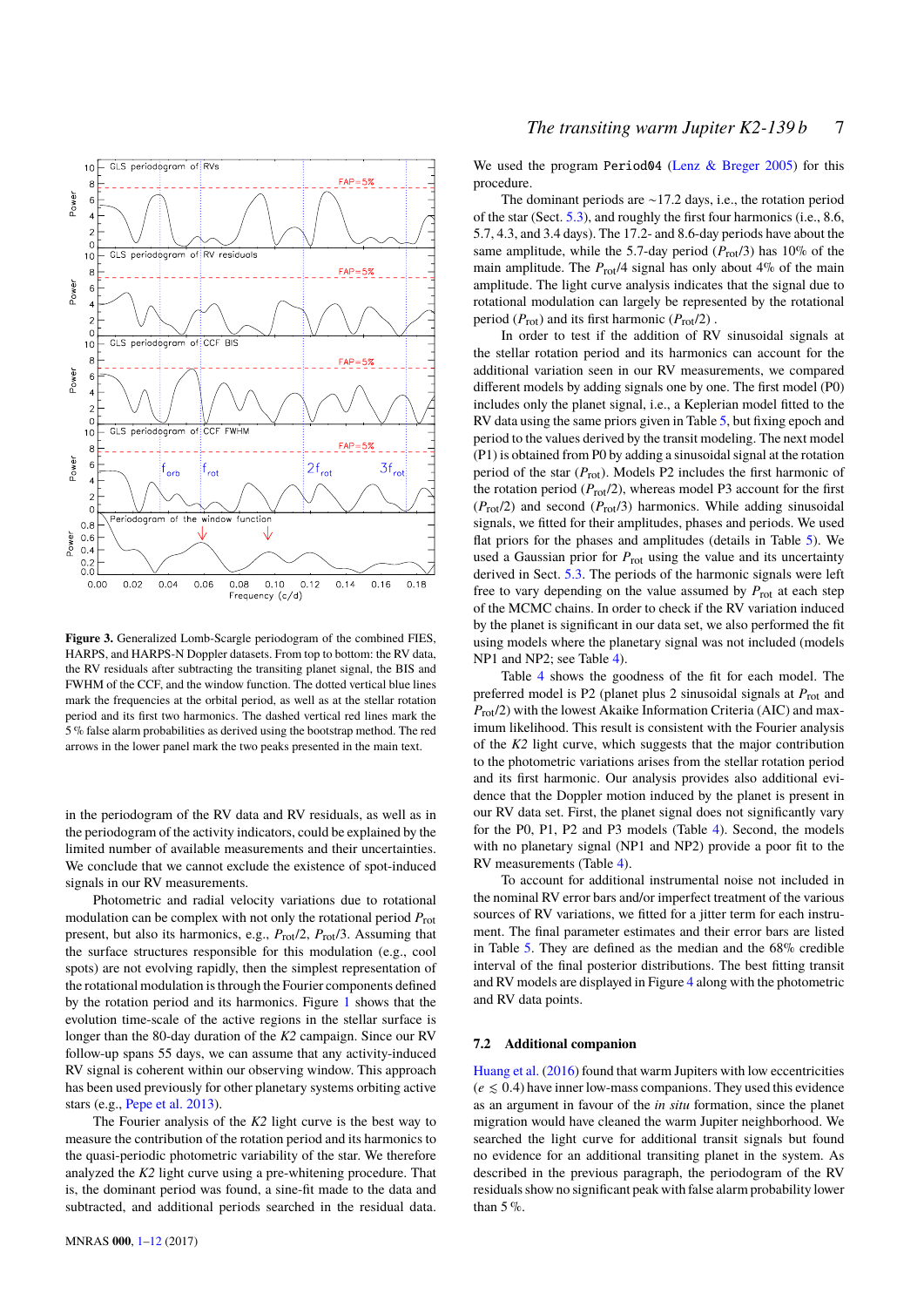

**Figure 4.** *Top*: FIES (blue circles), HARPS-N (green diamonds) and HARPS (red squares) RV measurements *versus* time, following the subtraction of the systemic velocities for each instrument. The  $1\sigma$  uncertainties are marked using the same color used for each data-set. The vertical gray lines mark the error bars including jitter. The solid line represents the best fitting RV model, which includes the planet signal, and the activity signal at the stellar rotation period and its first harmonic. The dashed, dash-dotted, and dotted lines show the RV contribution of K2-139 b, stellar rotation, and first harmonic, respectively. *Lower left panel*: Transit light curve folded to the orbital period of K2-139 b and residuals. The red points mark the *K2* data and their error bars. The solid line mark the re-binned best-fitting transit model. *Lower right panel*: Phase-folded RV curve of K2-139 b and best fitting Keplerian solution (solid line), following the subtraction of the two additional sinusoidal signals used to account for the stellar activity. The FIES, HARPS, and HARPS-N are corrected for the instrument offsets as derived from the global analysis.

<span id="page-7-0"></span>

|  |  | Table 4. Model comparison. |
|--|--|----------------------------|
|--|--|----------------------------|

| Model           | Comment                                                                                         | N <sub>pars</sub> | $K_{\rm b}$ (m s <sup>-1</sup> ) $\chi^2$ /dof <sup>(<i>a</i>)</sup> |      | $\ln \mathcal{L}$ | $AIC^{(b)}$ |
|-----------------|-------------------------------------------------------------------------------------------------|-------------------|----------------------------------------------------------------------|------|-------------------|-------------|
| P <sub>0</sub>  | Planet signal                                                                                   | 6                 | $29.1 \pm 2.0$                                                       | 6.1  | 35.6              | -60         |
| P <sub>1</sub>  | Planet signal + 1 sine-curve at $P_{\text{rot}}$                                                | 9                 | $29.4 \pm 2.4$                                                       | 3.4  | 58.1              | -98         |
| P <sub>2</sub>  | Planet signal + 2 sine-curves at $P_{\text{rot}}$ and $P_{\text{rot}}/2$                        | 11                | $27.3^{+2.6}_{-2.5}$                                                 | 3.8  | 60.1              | -98         |
| P <sub>3</sub>  | Planet signal + 3 sine-curves at $P_{\text{rot}}$ , $P_{\text{rot}}/2$ , and $P_{\text{rot}}/3$ | 13                | $27.8^{+2.7}_{-2.6}$                                                 | 5.3  | 59.3              | -93         |
| NP1             | 1 sine-curve at $P_{\text{rot}}$ (No planet signal)                                             | 6                 | $\mathbf{0}$                                                         | 18.5 | $-44.8$           | 101         |
| NP <sub>2</sub> | 2 sine-curves at $P_{\text{rot}}$ and $P_{\text{rot}}/2$ (No planet signal)                     | 8                 | $\Omega$                                                             | 15.9 | $-12.0$           | 40          |

*Note* – <sup>(a)</sup>  $\chi^2$  value assuming no jitter. <sup>(b)</sup> We used the Akaike Information Criteria (AIC = 2N<sub>pars</sub> – ln 2 L) instead of the widely used Bayesian information χ criteria (BIC) because our RV data sample is small (19 data points), and BIC performs better for large samples [\(Burnham & Anderson](#page-9-51) [2002\)](#page-9-51).

## **7.3 Spot-crossing events**

The passage of a planet in front of a spot can be detected as a bump in the transit light curve (see, e.g., [Sanchis-Ojeda & Winn](#page-11-26) [2011\)](#page-11-26). Spot-crossings events are clearly visible in the EVEREST transit light curves (Fig. [4\)](#page-7-1). The same features appear at the same times and with consistent amplitudes in the [Vanderburg & Johnson](#page-11-6) [\(2014\)](#page-11-6) data, confirming that the bumps are real and not due to <span id="page-7-1"></span>systematics. To assess whether the bumps significantly affect the parameter estimates, we performed the joint analysis as described in Sect [6](#page-5-0) including all the transit data points. We found that the final parameters are consistent within  $1-\sigma$  with those reported in Table [5.](#page-10-0)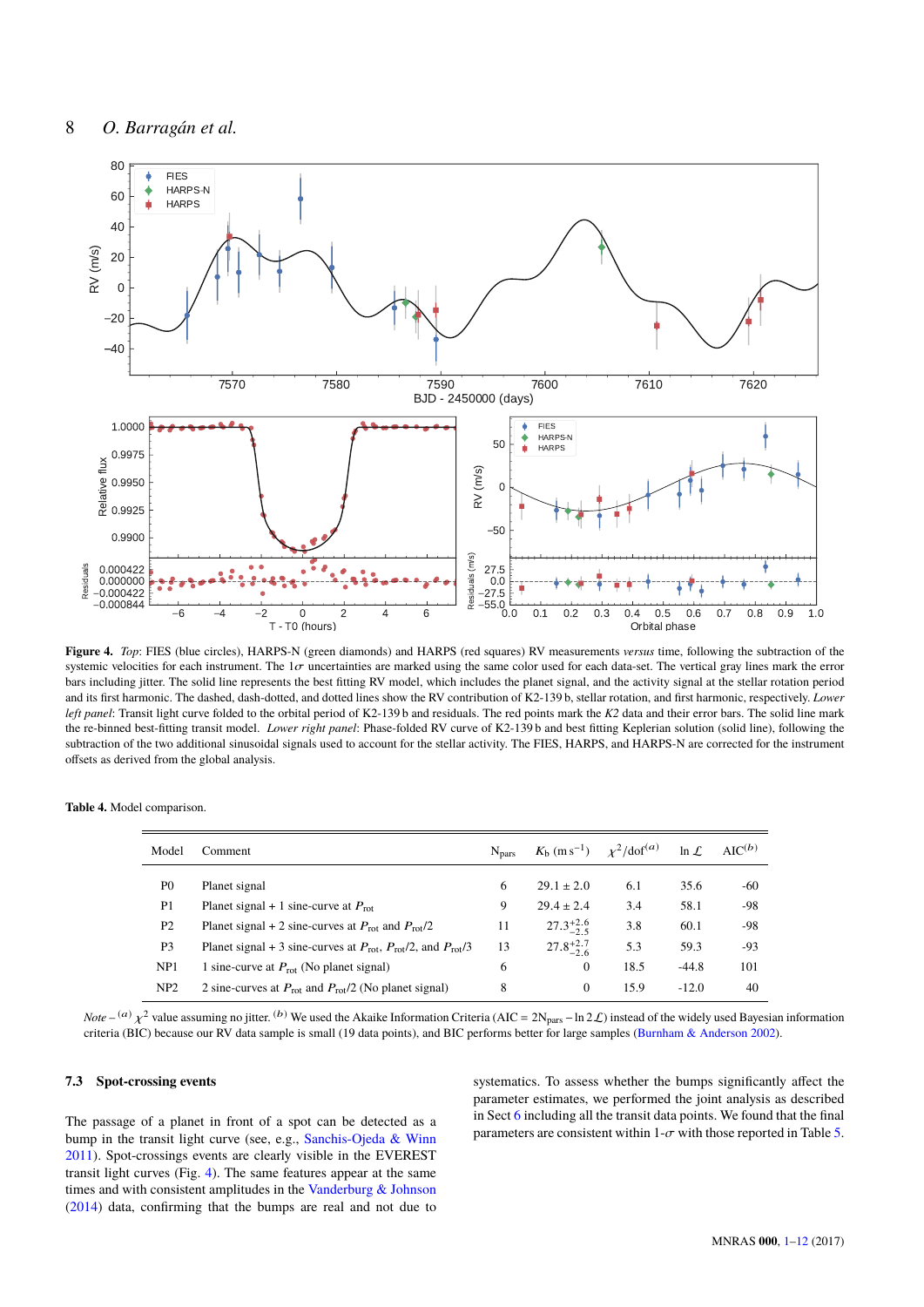

<span id="page-8-0"></span>**Figure 5.** Warm Jupiters (black squares;  $M_p \geq 0.3$   $M_{Jup}$  and  $10 \leq P_{\text{orb}} \leq 100$  days) whose mass and radius have been estimated with a precision of at least 25 % (as of January 2017, exoplanet.eu). K2-139 b is shown with a filled red circle. The solid line corresponds to a planet with a pure hydrogen composition [\(Seager et al.](#page-11-27) [2007\)](#page-11-27). The dashed lines represent the [Fortney et al.](#page-9-52) [\(2007\)](#page-9-52) models for planet core masses of 0, 10, 25, 50 and 100  $M_{\oplus}$ . The vertical dotted line marks the giant planet lower limit as defined by [Hatzes & Rauer](#page-9-0) [\(2015\)](#page-9-0).

#### **7.4 Planet's composition and formation scenario**

With a mass of  $M_p = 0.387_{-0.075}^{+0.083} M_J$  and radius of  $R_p = 0.808_{-0.033}^{+0.034}$ <br> $R_r$  (resulting in a mean density of  $\rho = 0.91_{-0.24}^{+0.24}$  g cm<sup>-3</sup>), K2-139b with a mass of  $M_p = 0.387_{-0.075}^{+0.075} M_J$  and radius of  $K_p = 0.808_{-0.033}^{+0.24}$ <br> $R_J$  (resulting in a mean density of  $\rho_p = 0.91_{-0.20}^{+0.24}$  g cm<sup>-3</sup>), K2-139 b<br>ioins the small group of well characterized warm Jup joins the small group of well characterized warm Jupiters. Fig. [5](#page-8-0) shows the position of K2-139 b in the mass-radius diagram for warm Jupiters ( $M_p \ge 0.3 M_{Jup}$ ; 10  $\le P_{orb} \le 100$  days) whose mass and radius have been determined with a precision better than 25 % (14 objects). Notably, K2-139 b is the transiting warm Jupiter with the lowest mass known to date, if the definition of giant planets given by Hatzes  $\&$  Rauer [\(2015\)](#page-9-0) is adopted. Fig. [5](#page-8-0) displays also the planetary models of [Fortney et al.](#page-9-52) [\(2007\)](#page-9-52) for different core masses and age between 1.0 and 4.5 Gyrs. The planet radius of K2-139 b can be explained if the planet has a core<sup>[10](#page-8-1)</sup> of  $49^{+19}_{-17}$  *M*⊕, containing ∼40 % of the total planetary mass. We expect that K2-139 b has a solid core surrounded by a gaseous envelope.

[Rafikov](#page-11-28) [\(2006\)](#page-11-28) found that a core of mass  $5 - 20 M_{\oplus}$  at a semimajor axis between 0.1 and 1.0 AU would be able to start the runaway accretion phase to form a gas giant planet *in situ*. However, according to his models, these kind of cores are unlikely to form, owing to the high irradiation coming from the star. [Boley et al.](#page-9-2) [\(2016\)](#page-9-2) suggested instead that more massive cores ( $M_{\text{core}} \ge 20M_{\oplus}$ ) can be built up from the merging of tightly packed inner planets formed at the early stages of the circumstellar disc. [Batygin et al.](#page-9-53) [\(2016\)](#page-9-53) found a similar result and argued that the massive core of HD 149026b ( $M_{\text{core}} \approx 100 M_{\oplus}$ ) could be explained by one or more super-Earths which merged and accreted the surrounding gas to form a gas-giant planet. [Huang et al.](#page-9-4) [\(2016\)](#page-9-4) suggested that these cores can initiate runaway accretion if they are formed in a region with enough gas around them, while those without enough volatiles remain super-Earths and represent the population of massive rocky planets unveiled by *Kepler* around solar-like stars (e.g., [Demory](#page-9-54) [2014\)](#page-9-54). Based on these studies and given the semi-major axis of  $0.179_{-0.027}^{+0.021}$  AU, the 48 ± 14  $M_{\oplus}$  core of K2-139 b could

have formed the planet *in situ*. We note that the metallicity of K2- 139 is relatively high ( $[Fe/H] = 0.21 \pm 0.05$ ), suggesting that the primordial circumstellar disc had a relatively high content of dust, which would have enhanced the formation of the core of K2-139 b (see, e.g. Johnson  $& Li 2012$ ). Alternatively, the planet might have formed beyond the snow line and migrated inwards via planet-disc interaction (see, e.g., [Baruteau et al.](#page-9-56) [2014\)](#page-9-56).

# **8 CONCLUSIONS**

We confirmed the planetary nature and derived the orbital and main physical parameters of K2-139 b, a warm Jupiter ( $T_{eq} = 565^{+48}_{-32}$  K) transiting an active (log  $R'_{HK} = -4.46 \pm 0.06$ ) K0 V star every 29<br>https://www.processes.com/https://www.processes.com/html days. We measured a planetary mass of  $M_p = 0.387^{+0.083}_{-0.075} M_J$  and<br>radius of  $R = 0.808^{+0.034} R_J$ . At a separation of  $a = 0.179^{+0.021}$ radius of *R*<sub>p</sub> = 0.808<sup>+0.034</sup> *R*<sub>J</sub>. At a separation of *a*<sub>p</sub> = 0.179<sup>+0.021</sup><br> *AU*, the mean density of *ρ*<sub>p</sub> = 0.91<sup>+0.24</sup> g cm<sup>−3</sup> implies that the planet has a core of 40<sup>+19</sup> *M*<sub>2</sub> according to the evolution planet has a core of  $49^{+19}_{-17}$  *M*<sub>⊕</sub> according to the evolutionary models of [Fortney et al.](#page-9-52) [\(2007\)](#page-9-52). K2-139 b joins the small group of well-characterized warm Jupiters whose mass and radius have been determined with a precision better than 25 %.

The spin-orbit angle, i.e., the angle between the spin axis of the star and the angular momentum vector of the orbit, can provide us with valuable information on the migration mechanisms of exoplanets (see, e.g. [Winn](#page-11-29) [2010;](#page-11-29) [Morton & Johnson](#page-11-30) [2011;](#page-11-30) [Al](#page-9-57)[brecht et al.](#page-9-57) [2012;](#page-9-57) [Gandolfi et al.](#page-9-58) [2012\)](#page-9-58). Currently, there are only 4 warm Jupiters ( $M_p \ge 0.3$   $M_{Jup}$  and  $10 \le P_{orb} \le 100$  days) with measured obliquity<sup>[11](#page-8-2)</sup>. From this perspective, K2-139 is an ideal target to measure the sky-project spin-orbit angle via observations of the Rossiter-McLaughlin (RM) effect. Assuming spinorbit alignement, the expected amplitude of the RM anomaly is  $\Delta RV \approx \sqrt{1-b^2} (R_p/R_\star)^2 v \sin i_\star \approx 25 \text{ m s}^{-1}$  [\(Winn](#page-11-29) [2010\)](#page-11-29). Given<br>the brightness of the bost star (V – 11.653 mag), this amplitude the brightness of the host star  $(V = 11.653$  mag), this amplitude can easily be measured using state-of-the-art spectrographs such as HARPS@ESO-3.6m. Moreover, the transit duration (∼5 hours) is shorter than the visibility of K2-139, which is ∼9 hours from La Silla observatory (altitude higher than 30◦ above the horizon).

Alternatively, the spin-orbit angle could be measured from the analysis of the spot-crossing events as described in [Sanchis-](#page-11-31)[Ojeda et al.](#page-11-31) [\(2011\)](#page-11-31) and [Sanchis-Ojeda et al.](#page-11-32) [\(2012\)](#page-11-32). Anomalies ascribable to the passage of K2-139b in front of stellar spots are visible in the 3 transit light curves observed by *K2*. Unfortunately, the limited number of transits and the *K2* long cadence data do not allow us to perform a meaningful quantitative analysis of the spot-crossing events. Given the amplitude of the detected anomalies (∼0.1 %), space-based high-precision photometry is needed to detect the spot-crossing events. Observations performed with the upcoming CHaracterising ExOPlanets Satellite (CHEOPS; [Broeg](#page-9-59) [et al.](#page-9-59) [2013\)](#page-9-59) would allow us to photometrically determine the spinorbit angle of this system.

# **ACKNOWLEDGEMENTS**

We warmly thank the NOT, ESO, TNG staff members for their unique support during the observations. We are very thankful to Xavier Bonfils, François Bouchy, Martin Kürster, Tsevi Mazeh, Jorge Melendez, and Nuno Santos who kindly agreed to exchange

<span id="page-8-1"></span> $10$  Calculated by interpolating [Fortney et al.](#page-9-52) [\(2007\)](#page-9-52)'s models.

<span id="page-8-2"></span><sup>11</sup> Source: [http://www2.mps.mpg.de/homes/heller/content/](http://www2.mps.mpg.de/homes/heller/content/main_HRM.html) [main\\_HRM.html](http://www2.mps.mpg.de/homes/heller/content/main_HRM.html), as of January 2017.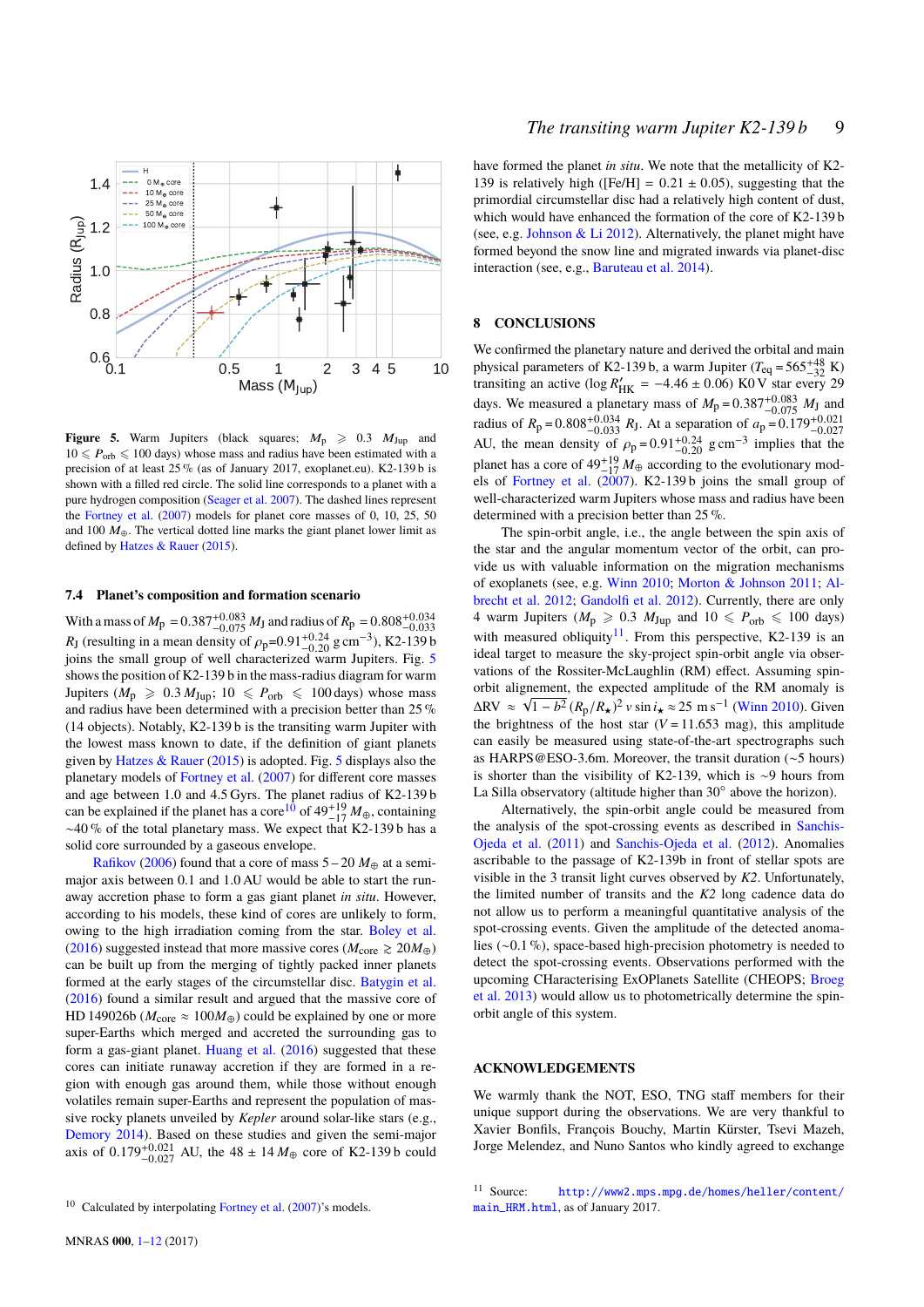# 10 *O. Barragán et al.*

HARPS and FIES time with us. Special thanks go to Antonino Lanza for assisting us with the calculation of the gyro-age of the star. We also greatly thank the anonymous referee for her/his careful review and suggestions, which helped us to improve the manuscript. D. Gandolfi gratefully acknowledges the financial support of the *Programma Giovani Ricercatori – Rita Levi Montalcini – Rientro dei Cervelli (2012)* awarded by the Italian Ministry of Education, Universities and Research (MIUR). Sz. Csizmadia thanks the Hungarian OTKA Grant K113117. H. J. Deeg and D. Nespral acknowledge support by grant ESP2015-65712-C5-4-R of the Spanish Secretary of State for R& D&i (MINECO). D. Lorenzo-Oliveira acknowledges the support from FAPESP (2016/20667-8). This research was supported by the Ministerio de Economia y Competitividad under project FIS2012-31079. The research leading to these results has received funding from the European Union Seventh Framework Programme (FP7/2013-2016) under grant agreement No. 312430 (OPTICON). Based on observations obtained *a*) with the Nordic Optical Telescope (NOT), operated on the island of La Palma jointly by Denmark, Finland, Iceland, Norway, and Sweden, in the Spanish Observatorio del Roque de los Muchachos (ORM) of the Instituto de Astrofísica de Canarias (IAC); *b*) with the Italian Telescopio Nazionale Galileo (TNG) also operated at the ORM (IAC) on the island of La Palma by the INAF - Fundación Galileo Galilei; *c*) the 3.6m ESO telescope at La Silla Observatory under programme ID 097.C-0948. The data presented here were obtained in part with ALFOSC, which is provided by the Instituto de Astrofisica de Andalucia (IAA) under a joint agreement with the University of Copenhagen and NOTSA. This paper includes data collected by the Kepler mission. Funding for the Kepler mission is provided by the NASA Science Mission directorate. Some of the data presented in this paper were obtained from the Mikulski Archive for Space Telescopes (MAST). STScI is operated by the Association of Universities for Research in Astronomy, Inc., under NASA contract NAS5-26555. Support for MAST for non-HST data is provided by the NASA Office of Space Science via grant NNX09AF08G and by other grants and contracts. M.F. and C.M.P. acknowledge generous support from the Swedish National Space Board. C. Eiroa and I. Rebollido are supported by Spanish grant AYA2014-55840-P. P.D. acknowledge the support from INAF and Ministero dell'Istruzione, dell'Università e della Ricerca (MIUR) in the form of the grant "Premiale VLT 2012" and "The Chemical and Dynamical Evolution of the Milky Way and Local Group Galaxies". This work has made use of data from the European Space Agency (ESA) mission *Gaia* (<http://www.cosmos.esa.int/gaia>), processed by the *Gaia* Data Processing and Analysis Consortium (DPAC, [http://](http://www.cosmos.esa.int/web/gaia/dpac/consortium) [www.cosmos.esa.int/web/gaia/dpac/consortium](http://www.cosmos.esa.int/web/gaia/dpac/consortium)). Funding for the DPAC has been provided by national institutions, in particular the institutions participating in the *Gaia* Multilateral Agreement.

## **REFERENCES**

- <span id="page-9-57"></span>Albrecht S., et al., 2012, [ApJ,](http://dx.doi.org/10.1088/0004-637X/757/1/18) [757, 18](http://adsabs.harvard.edu/abs/2012ApJ...757...18A)
- <span id="page-9-38"></span>Allard F., Homeier D., Freytag B., 2011, in Johns-Krull C., Browning M. K., West A. A., eds, Astronomical Society of the Pacific Conference Series Vol. 448, 16th Cambridge Workshop on Cool Stars, Stellar Systems, and the Sun. p. 91 ([arXiv:1011.5405](http://arxiv.org/abs/1011.5405))
- <span id="page-9-11"></span>Antonini F., Hamers A. S., Lithwick Y., 2016, preprint, ([arXiv:1604.01781](http://arxiv.org/abs/1604.01781))
- <span id="page-9-44"></span>Barnes S. A., 2010, [ApJ,](http://dx.doi.org/10.1088/0004-637X/722/1/222) [722, 222](http://adsabs.harvard.edu/abs/2010ApJ...722..222B)
- <span id="page-9-43"></span>Barnes S. A., Kim Y.-C., 2010, [ApJ,](http://dx.doi.org/10.1088/0004-637X/721/1/675) [721, 675](http://adsabs.harvard.edu/abs/2010ApJ...721..675B)
- <span id="page-9-46"></span>Barragán O., Gandolfi D., 2017, Exotrending, Astrophysics Source Code Library (ascl:1706.001)
- <span id="page-9-47"></span>Barragán O., et al., 2016, [AJ,](http://dx.doi.org/10.3847/0004-6256/152/6/193) [152, 193](http://adsabs.harvard.edu/abs/2016AJ....152..193B)
- <span id="page-9-45"></span>Barragán O., Gandolfi D., Antoniciello G., 2017, pyaneti, Astrophysics Source Code Library (ascl:1707.003)
- <span id="page-9-56"></span>Baruteau C., et al., 2014, [Protostars and Planets VI,](http://dx.doi.org/10.2458/azu_uapress_9780816531240-ch029) [pp 667–689](http://adsabs.harvard.edu/abs/2014prpl.conf..667B)
- <span id="page-9-53"></span>Batygin K., Bodenheimer P. H., Laughlin G. P., 2016, [ApJ,](http://dx.doi.org/10.3847/0004-637X/829/2/114) [829, 114](http://adsabs.harvard.edu/abs/2016ApJ...829..114B)
- <span id="page-9-2"></span>Boley A. C., Granados Contreras A. P., Gladman B., 2016, [ApJ,](http://dx.doi.org/10.3847/2041-8205/817/2/L17) [817, L17](http://adsabs.harvard.edu/abs/2016ApJ...817L..17B)
- <span id="page-9-36"></span>Boyajian T. S., et al., 2013, [ApJ,](http://dx.doi.org/10.1088/0004-637X/771/1/40) [771, 40](http://adsabs.harvard.edu/abs/2013ApJ...771...40B)
- <span id="page-9-5"></span>Brahm R., et al., 2016, [AJ,](http://dx.doi.org/10.3847/0004-6256/151/4/89) [151, 89](http://adsabs.harvard.edu/abs/2016AJ....151...89B)
- <span id="page-9-40"></span>Bressan A., Marigo P., Girardi L., Salasnich B., Dal Cero C., Rubele S., Nanni A., 2012, [MNRAS,](http://dx.doi.org/10.1111/j.1365-2966.2012.21948.x) [427, 127](http://adsabs.harvard.edu/abs/2012MNRAS.427..127B)
- <span id="page-9-59"></span>Broeg C., et al., 2013, in European Physical Journal Web of Conferences. p. 03005 ([arXiv:1305.2270](http://arxiv.org/abs/1305.2270)), [doi:10.1051/epjconf/20134703005](http://dx.doi.org/10.1051/epjconf/20134703005)
- <span id="page-9-32"></span>Bruntt H., et al., 2010, [MNRAS,](http://dx.doi.org/10.1111/j.1365-2966.2010.16575.x) [405, 1907](http://adsabs.harvard.edu/abs/2010MNRAS.405.1907B)
- <span id="page-9-27"></span>Buchhave L. A., et al., 2010, [ApJ,](http://dx.doi.org/10.1088/0004-637X/720/2/1118) [720, 1118](http://adsabs.harvard.edu/abs/2010ApJ...720.1118B)
- <span id="page-9-51"></span>Burnham K., Anderson D., 2002, Model Selection and Multimodel Inference: A Practical Information-Theoretic Approach. New York: Springer-Verlag
- <span id="page-9-19"></span>Cabrera J., et al., 2009, [A&A,](http://dx.doi.org/10.1051/0004-6361/200912684) [506, 501](http://adsabs.harvard.edu/abs/2009A%26A...506..501C)
- <span id="page-9-15"></span>Cabrera J., Csizmadia S., Erikson A., Rauer H., Kirste S., 2012, [A&A,](http://dx.doi.org/10.1051/0004-6361/201219337) [548,](http://adsabs.harvard.edu/abs/2012A%26A...548A..44C) [A44](http://adsabs.harvard.edu/abs/2012A%26A...548A..44C)
- <span id="page-9-23"></span>Cabrera J., et al., 2014, [ApJ,](http://dx.doi.org/10.1088/0004-637X/781/1/18) [781, 18](http://adsabs.harvard.edu/abs/2014ApJ...781...18C)
- <span id="page-9-34"></span>Cantat-Gaudin T., et al., 2014, [A&A,](http://dx.doi.org/10.1051/0004-6361/201322533) [562, A10](http://adsabs.harvard.edu/abs/2014A%26A...562A..10C)
- <span id="page-9-39"></span>Cardelli J. A., Clayton G. C., Mathis J. S., 1989, [ApJ,](http://dx.doi.org/10.1086/167900) [345, 245](http://adsabs.harvard.edu/abs/1989ApJ...345..245C)
- <span id="page-9-21"></span>Carone L., et al., 2012, [A&A,](http://dx.doi.org/10.1051/0004-6361/201116968) [538, A112](http://adsabs.harvard.edu/abs/2012A%26A...538A.112C)
- <span id="page-9-18"></span>Carpano S., et al., 2009, [A&A,](http://dx.doi.org/10.1051/0004-6361/200911882) [506, 491](http://adsabs.harvard.edu/abs/2009A%26A...506..491C)
- <span id="page-9-31"></span>Castelli F., Kurucz R. L., 2004, preprint,
- <span id="page-9-22"></span>Cavarroc C., et al., 2012, [Ap&SS,](http://dx.doi.org/10.1007/s10509-011-0897-1) [337, 511](http://adsabs.harvard.edu/abs/2012Ap%26SS.337..511C)
- <span id="page-9-42"></span>Chabrier G., 2001, [ApJ,](http://dx.doi.org/10.1086/321401) [554, 1274](http://adsabs.harvard.edu/abs/2001ApJ...554.1274C)
- <span id="page-9-29"></span>Cosentino R., et al., 2012, in Ground-based and Airborne Instrumentation for Astronomy IV. p. 84461V, [doi:10.1117/12.925738](http://dx.doi.org/10.1117/12.925738)
- <span id="page-9-13"></span>Cutri R. M., et al., 2003, 2MASS All Sky Catalog of point sources.
- <span id="page-9-14"></span>Cutri R. M., et al., 2012, Technical report, Explanatory Supplement to the WISE All-Sky Data Release Products
- <span id="page-9-8"></span>Dawson R. I., Johnson J. A., Morton T. D., Crepp J. R., Fabrycky D. C., Murray-Clay R. A., Howard A. W., 2012, [ApJ,](http://dx.doi.org/10.1088/0004-637X/761/2/163) [761, 163](http://adsabs.harvard.edu/abs/2012ApJ...761..163D)
- <span id="page-9-54"></span><span id="page-9-7"></span>Deeg H. J., et al., 2010, [Nature,](http://dx.doi.org/10.1038/nature08856) [464, 384](http://adsabs.harvard.edu/abs/2010Natur.464..384D)
- Demory B.-O., 2014, [ApJ,](http://dx.doi.org/10.1088/2041-8205/789/1/L20) [789, L20](http://adsabs.harvard.edu/abs/2014ApJ...789L..20D)
- <span id="page-9-9"></span>Dong S., Katz B., Socrates A., 2014, [ApJ,](http://dx.doi.org/10.1088/2041-8205/781/1/L5) [781, L5](http://adsabs.harvard.edu/abs/2014ApJ...781L...5D)
- <span id="page-9-33"></span>Doyle A. P., Davies G. R., Smalley B., Chaplin W. J., Elsworth Y., 2014, [MNRAS,](http://dx.doi.org/10.1093/mnras/stu1692) [444, 3592](http://adsabs.harvard.edu/abs/2014MNRAS.444.3592D)
- <span id="page-9-50"></span>Dumusque X., Boisse I., Santos N. C., 2014, [ApJ,](http://dx.doi.org/10.1088/0004-637X/796/2/132) [796, 132](http://adsabs.harvard.edu/abs/2014ApJ...796..132D)
- <span id="page-9-25"></span>Endl M., Cochran W. D., 2016, [PASP,](http://dx.doi.org/10.1088/1538-3873/128/967/094502) [128, 094502](http://adsabs.harvard.edu/abs/2016PASP..128i4502E)
- <span id="page-9-20"></span>Erikson A., et al., 2012, [A&A,](http://dx.doi.org/10.1051/0004-6361/201116934) [539, A14](http://adsabs.harvard.edu/abs/2012A%26A...539A..14E)
- <span id="page-9-12"></span>Fabricius C., et al., 2016, [A&A,](http://dx.doi.org/10.1051/0004-6361/201628643) [595, A3](http://adsabs.harvard.edu/abs/2016A%26A...595A...3F)
- <span id="page-9-52"></span>Fortney J. J., Marley M. S., Barnes J. W., 2007, [ApJ,](http://dx.doi.org/10.1086/512120) [659, 1661](http://adsabs.harvard.edu/abs/2007ApJ...659.1661F)
- <span id="page-9-41"></span>Fossati et al. 2017, A&A, submitted
- <span id="page-9-26"></span>Frandsen S., Lindberg B., 1999, in Karttunen H., Piirola V., eds, Astrophysics with the NOT. p. 71
- <span id="page-9-1"></span>Frewen S. F. N., Hansen B. M. S., 2016, [MNRAS,](http://dx.doi.org/10.1093/mnras/stv2322) [455, 1538](http://adsabs.harvard.edu/abs/2016MNRAS.455.1538F)
- <span id="page-9-37"></span>Gandolfi D., et al., 2008, [ApJ,](http://dx.doi.org/10.1086/591729) [687, 1303](http://adsabs.harvard.edu/abs/2008ApJ...687.1303G)
- <span id="page-9-58"></span>Gandolfi D., et al., 2012, [A&A,](http://dx.doi.org/10.1051/0004-6361/201219533) [543, L5](http://adsabs.harvard.edu/abs/2012A%26A...543L...5G)
- <span id="page-9-28"></span>Gandolfi D., et al., 2015, [A&A,](http://dx.doi.org/10.1051/0004-6361/201425062) [576, A11](http://adsabs.harvard.edu/abs/2015A%26A...576A..11G)
- <span id="page-9-30"></span>Gray R. O., 1999, SPECTRUM: A stellar spectral synthesis program, Astrophysics Source Code Library (ascl:9910.002)
- <span id="page-9-17"></span>Grziwa S., Pätzold M., 2016, preprint, ([arXiv:1607.08417](http://arxiv.org/abs/1607.08417))
- <span id="page-9-16"></span>Grziwa S., Pätzold M., Carone L., 2012, [MNRAS,](http://dx.doi.org/10.1111/j.1365-2966.2011.19970.x) [420, 1045](http://adsabs.harvard.edu/abs/2012MNRAS.420.1045G)
- <span id="page-9-10"></span>Hamers A. S., Antonini F., Lithwick Y., Perets H. B., Portegies Zwart S. F., 2016, preprint, ([arXiv:1606.07438](http://arxiv.org/abs/1606.07438))
- <span id="page-9-49"></span>Hatzes A. P., 2002, [Astronomische Nachrichten,](http://dx.doi.org/10.1002/1521-3994(200208)323:3/4<392::AID-ASNA392>3.0.CO;2-M) [323, 392](http://adsabs.harvard.edu/abs/2002AN....323..392H)
- <span id="page-9-0"></span>Hatzes A. P., Rauer H., 2015, [ApJ,](http://dx.doi.org/10.1088/2041-8205/810/2/L25) [810, L25](http://adsabs.harvard.edu/abs/2015ApJ...810L..25H)
- <span id="page-9-35"></span>Heiter U., et al., 2015, [Phys. Scr.,](http://dx.doi.org/10.1088/0031-8949/90/5/054010) [90, 054010](http://adsabs.harvard.edu/abs/2015PhyS...90e4010H)
- <span id="page-9-4"></span>Huang C., Wu Y., Triaud A. H. M. J., 2016, [ApJ,](http://dx.doi.org/10.3847/0004-637X/825/2/98) [825, 98](http://adsabs.harvard.edu/abs/2016ApJ...825...98H)
- <span id="page-9-6"></span>Jenkins J. S., et al., 2017, [MNRAS,](http://dx.doi.org/10.1093/mnras/stw2811) [466, 443](http://adsabs.harvard.edu/abs/2017MNRAS.466..443J)
- <span id="page-9-55"></span>Johnson J. L., Li H., 2012, [ApJ,](http://dx.doi.org/10.1088/0004-637X/751/2/81) [751, 81](http://adsabs.harvard.edu/abs/2012ApJ...751...81J)
- <span id="page-9-48"></span>Kipping D. M., 2010, [MNRAS,](http://dx.doi.org/10.1111/j.1365-2966.2010.17242.x) [408, 1758](http://adsabs.harvard.edu/abs/2010MNRAS.408.1758K)
- <span id="page-9-3"></span>Kley W., Nelson R. P., 2012, [ARA&A,](http://dx.doi.org/10.1146/annurev-astro-081811-125523) [50, 211](http://adsabs.harvard.edu/abs/2012ARA%26A..50..211K)
- <span id="page-9-24"></span>Kovács G., Zucker S., Mazeh T., 2002, [A&A,](http://dx.doi.org/10.1051/0004-6361:20020802) [391, 369](http://adsabs.harvard.edu/abs/2002A%26A...391..369K)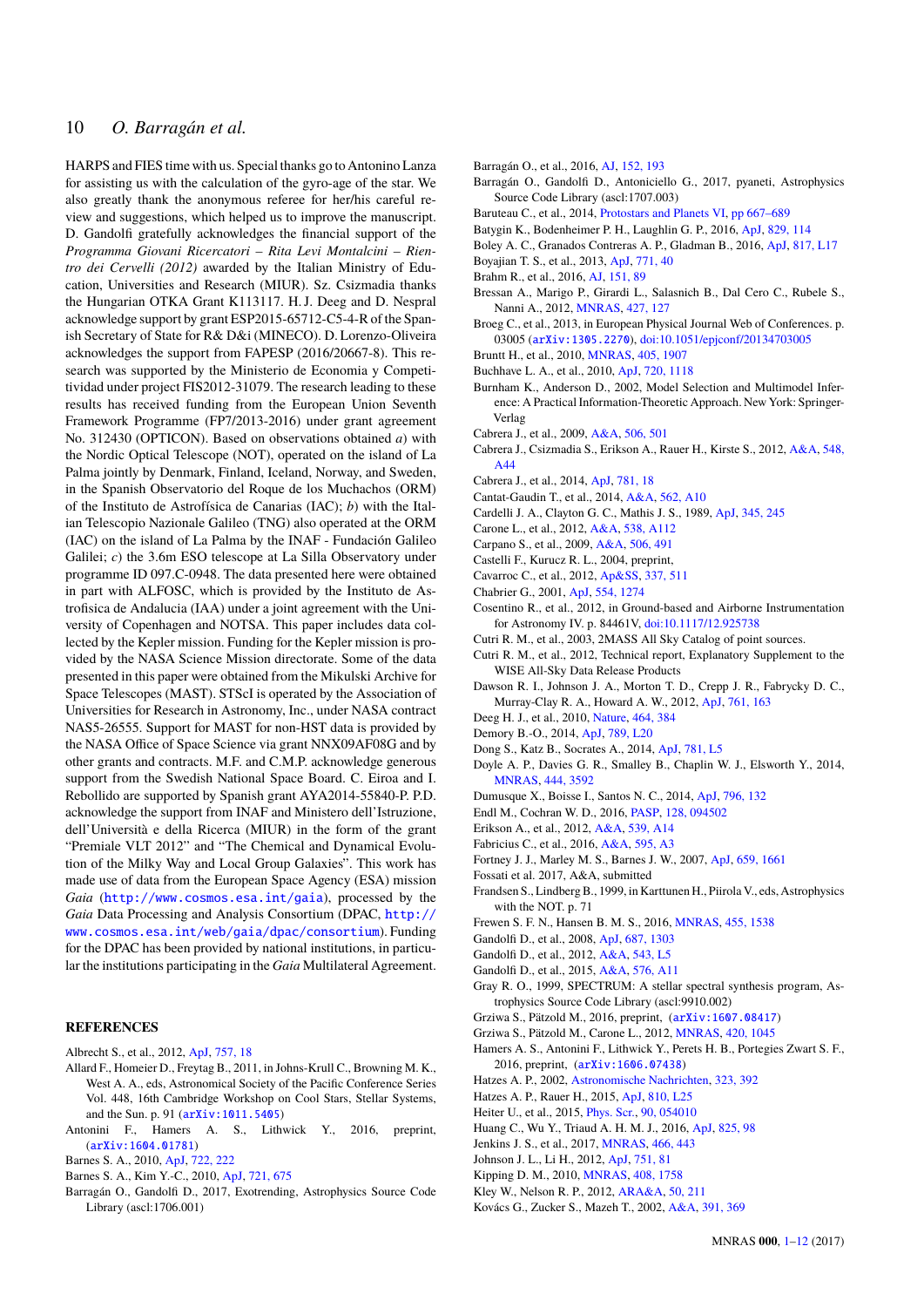<span id="page-10-0"></span>**Table 5.** K2-139 system parameters.

| Parameter                                                                                                                        | Prior <sup>(a)</sup>                             | Final value                                  |
|----------------------------------------------------------------------------------------------------------------------------------|--------------------------------------------------|----------------------------------------------|
| <b>Stellar parameters</b>                                                                                                        |                                                  |                                              |
| Star mass $M_{\star}$ ( $M_{\odot}$ )                                                                                            | .                                                | $0.919 \pm 0.033$                            |
| Star radius $R_{\star}$ ( $R_{\odot}$ )                                                                                          |                                                  | $0.862 \pm 0.032$                            |
| Star density $\rho_{\star}$ (from spectroscopy, g cm <sup>-3</sup> )                                                             | .                                                | $2.02_{-0.22}^{+0.25}$                       |
| Star density $\rho_{\star}$ (from light curve, g cm <sup>-3</sup> )                                                              | .                                                | $2.11_{-0.81}^{+0.74}$                       |
| Effective Temperature $T_{\text{eff}}$ (K)                                                                                       |                                                  | $5340 \pm 110$                               |
| Surface gravity $\log g_{\star}$ (cgs)                                                                                           | .                                                | $4.50 \pm 0.09$                              |
| Iron abundance [Fe/H] (dex)                                                                                                      | .                                                | $0.22 \pm 0.08$                              |
| Microturbulent velocity $v_{\text{mic}}$ (km s <sup>-1</sup> )<br>Macroturbulent velocity $v_{\text{mac}}$ (km s <sup>-1</sup> ) |                                                  | $0.9 \pm 0.1$<br>$2.5 \pm 0.6$               |
| Projected rotational velocity v sin $i_{\star}$ (km s <sup>-1</sup> )                                                            |                                                  | $2.8 \pm 0.6$                                |
| Rotational period $P_{\text{rot}}$ (days)                                                                                        |                                                  | $17.24 \pm 0.12$                             |
| Activity index <sup>(b)</sup> log $R'_{HK}$                                                                                      |                                                  | $-4.46 \pm 0.06$                             |
| Gyrochronological age (Gyr)                                                                                                      |                                                  | $1.8 \pm 0.3$                                |
| Interstellar extinction $A_V$ (mag)                                                                                              |                                                  | $0.07 \pm 0.05$                              |
| Star distance $d$ (pc)                                                                                                           |                                                  | $152 \pm 10$                                 |
| Model parameters of K2-139 b                                                                                                     |                                                  |                                              |
| Orbital period $P_{\text{orb}}$ (days)                                                                                           | $\mathcal{U}[28.3773, 28.3873]$                  | $28.38236 \pm 0.00026$                       |
| Transit epoch $T_0$ (BJD <sub>TDB</sub> $-2450000$ )                                                                             | $\mathcal{U}[7325.8120, 7325.8220]$              | $7325.81714 \pm 0.00033$<br>$44.8^{+4.7}$    |
| Scaled semi-major axis $a/R_{\star}$                                                                                             | $\mathcal{U}[1.2, 100]$<br>$\mathcal{U}[0, 0.2]$ | $0.0961 + 0.0023$                            |
| Planet-to-star radius ratio $R_p/R_{\star}$<br>Impact parameter, <i>b</i>                                                        | $\mathcal{U}[0, 1.2]$                            | $0.30^{+0.1}$                                |
| $\sqrt{e}$ sin $\omega$                                                                                                          | $U[-1, 1]^{(c)}$                                 | $0.10^{+0.29}$                               |
| $\sqrt{e}$ cos $\omega$                                                                                                          | $U[-1, 1]^{(c)}$                                 |                                              |
| Radial velocity semi-amplitude variation $K$ (m s <sup>-1</sup> )                                                                | U[0, 200]                                        | $+6.0$                                       |
| Model parameters of RV sinusoidal signal at $P_{\text{rot}}$                                                                     |                                                  |                                              |
| Period $P_{\text{rot}}$ (days)                                                                                                   | N[17.24, 0.12]                                   | $17.26 \pm 0.12$                             |
| Epoch $T_0$ (BJD <sub>TDB</sub> $-2450000$ )                                                                                     | U[7324.0, 7341.3]                                | $7332.4^{+5.5}$                              |
| Radial velocity semi-amplitude variation $K$ (m s <sup>-1</sup> )                                                                | U[0, 200]                                        | $7.1^{+7.5}_{-5.0}$                          |
| Model parameters of RV sinusoidal signal at $P_{\text{rot}}/2$                                                                   |                                                  |                                              |
| Period $P_{\text{orb}}$ (days)                                                                                                   | $\mathcal{F}[P_{\rm rot}/2]$                     | $8.63 \pm 0.06$                              |
| Epoch $T_0$ (BJD <sub>TDB</sub> $-2450000$ )                                                                                     | U[7317.0, 7325.7]                                | $7321.3 \pm 2.2$                             |
| Radial velocity semi-amplitude variation $K$ (m s <sup>-1</sup> )                                                                | U[0, 200]                                        | $10.6^{+7.7}_{-6.7}$<br>6.9                  |
| <b>Additional model parameters</b>                                                                                               |                                                  |                                              |
| Parameterized limb-darkening coefficient $q_1$                                                                                   | $\mathcal{U}[0,1]$                               | $0.37^{+0.18}_{-0.13}$                       |
| Parameterized limb-darkening coefficient $q_2$                                                                                   | $\mathcal{U}[0,1]$                               | $0.48^{+0.24}$<br>$-0.16$                    |
| Systemic velocity $\gamma$ FIES (km s <sup>-1</sup> )                                                                            | $U[-32.3913, -30.2990]$                          | $-31.3575 \pm 0.0064$                        |
| Systemic velocity $\gamma_{\text{HARPS}}$ (km s <sup>-1</sup> )                                                                  | $U[-32.2217, -30.1633]$                          | $-31.1970 \pm 0.0093$                        |
| Systemic velocity $\gamma_{\text{HARPS-N}}$ (km s <sup>-1</sup> )                                                                | $U[-32.2141, -30.1683]$                          | $-31.1950_{-0.0128}^{+0.0122}$               |
| Jitter term $\sigma_{\rm FIES}$ (m s <sup>-1</sup> )                                                                             | U[0, 100]                                        | $9.6^{+9.8}_{-6.2}$<br>$15.4^{+11.0}_{-1.0}$ |
| Jitter term $\sigma_{\text{HARPS}}$ (m s <sup>-1</sup> )<br>Jitter term $\sigma_{\text{HARPS-N}}$ (m s <sup>-1</sup> )           | U[0, 100]<br>U[0, 100]                           | $10.2^{+15.8}_{-7.6}$                        |
| Derived parameters of K2-139 b                                                                                                   |                                                  | $-7.3$                                       |
| Planet mass $M_p$ ( $M_{\text{Jup}}$ )                                                                                           | .                                                | $0.387^{+0.083}_{-0.075}$                    |
| Planet radius $R_p(R_{Jup})$                                                                                                     |                                                  | $0.808^{+0.034}_{-0.033}$                    |
| Planet mean density $\rho_p$ (g cm <sup>-3</sup> )                                                                               | .                                                | $0.91_{-0.20}^{+0.24}$                       |
| Semi-major axis of the planetary orbit $a$ (AU)                                                                                  | .                                                | $0.179^{+0.021}$                             |
| Orbit eccentricity e                                                                                                             | .                                                | $-0.027$<br>$0.12_{-0.08}^{+0.12}$           |
|                                                                                                                                  |                                                  |                                              |
| Argument of periastron of stellar orbit $\omega_{\star}$ (degrees)                                                               | .                                                | $124^{+175}_{-79}$                           |
| Orbit inclination $i_p$ (degrees)                                                                                                | .                                                | $89.62^{+0.25}_{-0.36}$                      |
| Transit duration $\tau_{14}$ (hours)                                                                                             | .                                                | $4.89^{+0.08}_{-0.22}$                       |
| Equilibrium temperature <sup>(d)</sup> $T_{eq}$ (K)                                                                              | $\cdots$                                         | $565^{+48}_{-32}$                            |

*Note* – The adopted Sun and Jupiter units follow the recommendations from the International Astronomical Union [\(Prša et al.](#page-11-33) [2016\)](#page-11-33). <sup>(a)</sup>  $U[a, b]$  refers to uniform priors between a and b,  $N[a, b]$  means Gaussian priors with mean a and standard deviation b and  $\mathcal{F}[a]$  to a fixed a value. (b) Corrected for interstellar reddening following Essesti et al. (2017). The correc interstellar reddening following [Fossati et al.](#page-9-41) [\(2017\)](#page-9-41). The correction is +0.06. <sup>(c)</sup> The code always ensures that  $e < 1$ . <sup>(d)</sup> Assuming albedo = 0.<br>RAS 000 1–12 (2017) MNRAS **000**, [1](#page-0-0)[–12](#page-10-0) (2017)